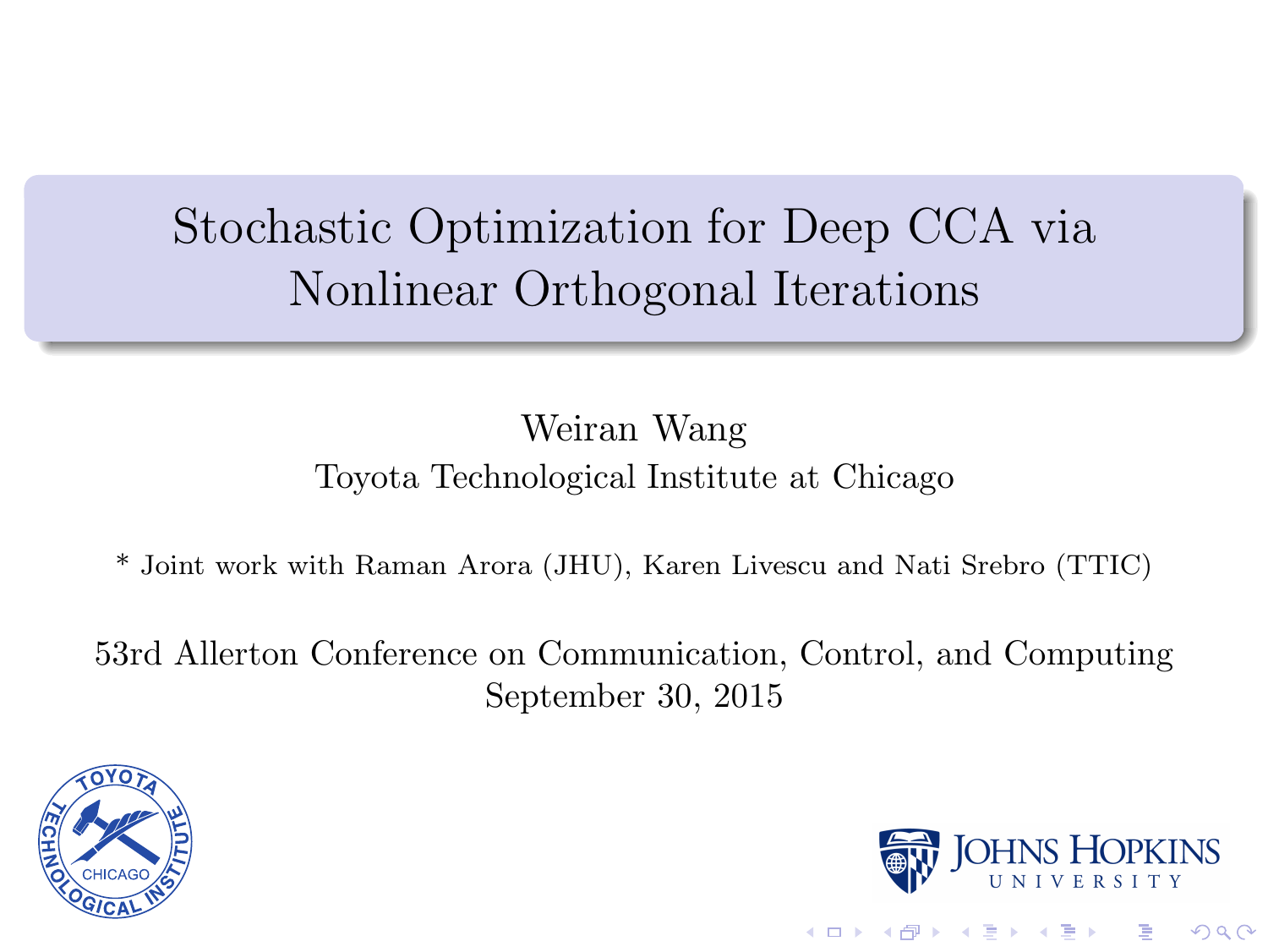Training data consists of samples of a D-dimensional random vector that has some natural split into two sub-vectors:

$$
\left[\begin{array}{c}\mathbf{x}\\ \mathbf{y}\end{array}\right], \quad \mathbf{x} \in \mathbb{R}^{D_x}, \quad \mathbf{y} \in \mathbb{R}^{D_y}, \quad D_x + D_y = D.
$$

Natural views: audio+video, audio+articulation, text in different languages ... Abstract/synthetic: word+context words, different parts of a parse tree ...

- Task: extracting useful features/subspaces in the presence of multiple views which contain complementary information.
- Motivations: noise suppression, soft supervision, cross-view retrieval/generation ...

<sup>∗</sup>We assume feature dimensions have zero mean for notational simplicity.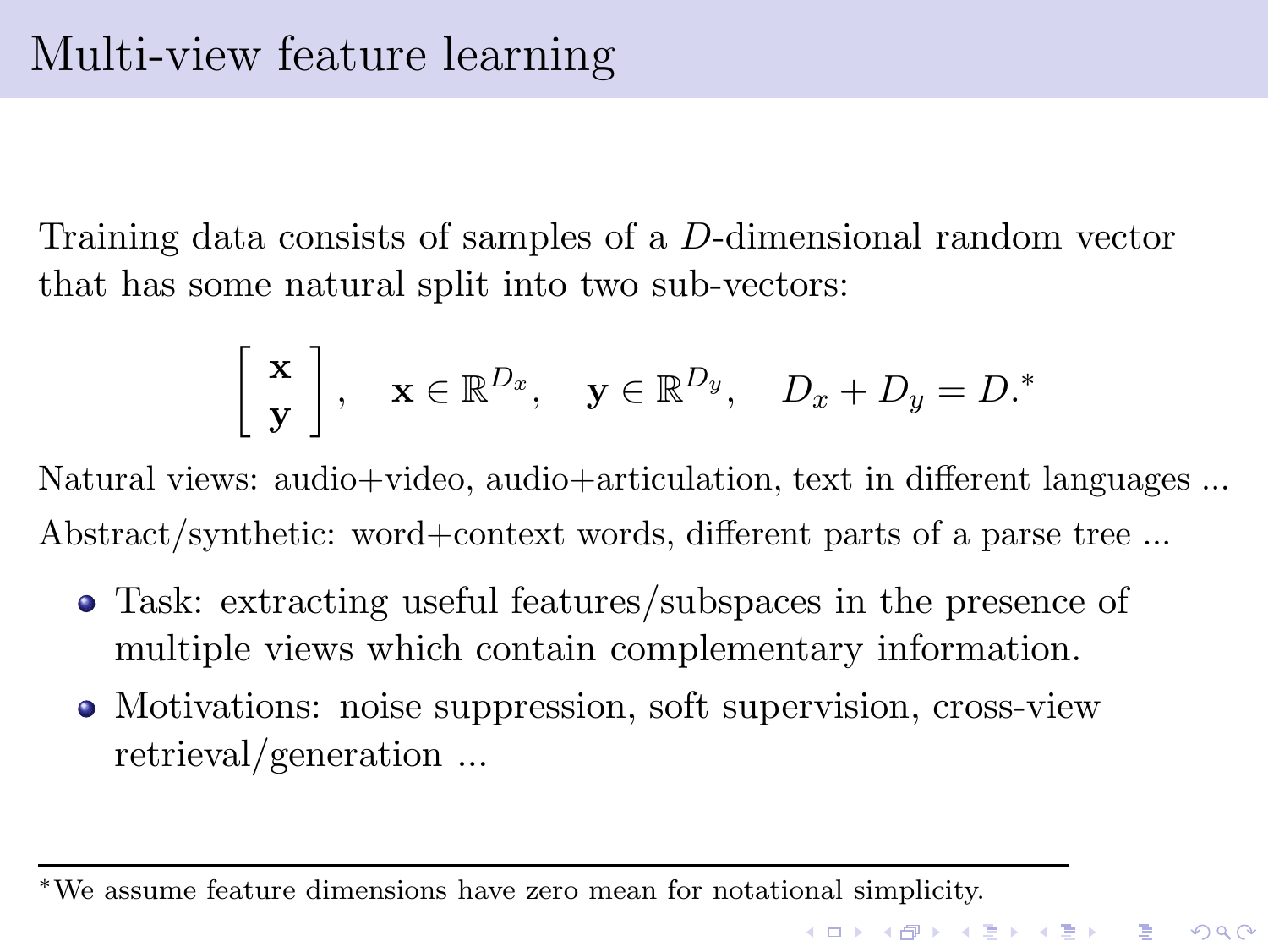Canonical correlation analysis  $(CCA)$  [Hotelling 1936]

- Given: data set of N paired vectors  $\{(\mathbf{x}_1, \mathbf{y}_1), \ldots, (\mathbf{x}_N, \mathbf{y}_N)\},\$ which are samples of random vectors  $\mathbf{x} \in \mathbb{R}^{D_x}$ ,  $\mathbf{y} \in \mathbb{R}^{D_y}$ .
- $\bullet$  Find: direction vectors  $(\mathbf{u}, \mathbf{v})$  that maximize the correlation

$$
(\mathbf{u}, \mathbf{v}) = \underset{\mathbf{u}, \mathbf{v}}{\operatorname{argmax}} \ \mathrm{corr}(\mathbf{u}^{\top} \mathbf{x}, \mathbf{v}^{\top} \mathbf{y})
$$

$$
= \underset{\mathbf{u}, \mathbf{v}}{\operatorname{argmax}} \ \frac{\mathbf{u}^{\top} \mathbf{\Sigma}_{xy} \mathbf{v}}{\sqrt{(\mathbf{u}^{\top} \mathbf{\Sigma}_{xx} \mathbf{u})(\mathbf{v}^{\top} \mathbf{\Sigma}_{yy} \mathbf{v})}}
$$

where 
$$
\Sigma_{xy} = \sum_{i=1}^{N} \mathbf{x}_i \mathbf{y}_i^{\top}, \ \Sigma_{xx} = \sum_{i=1}^{N} \mathbf{x}_i \mathbf{x}_i^{\top}, \ \Sigma_{yy} = \sum_{i=1}^{N} \mathbf{y}_i \mathbf{y}_i^{\top}.
$$

• Subsequent direction vectors maximize the same correlation, subject to being uncorrelated with previous directions.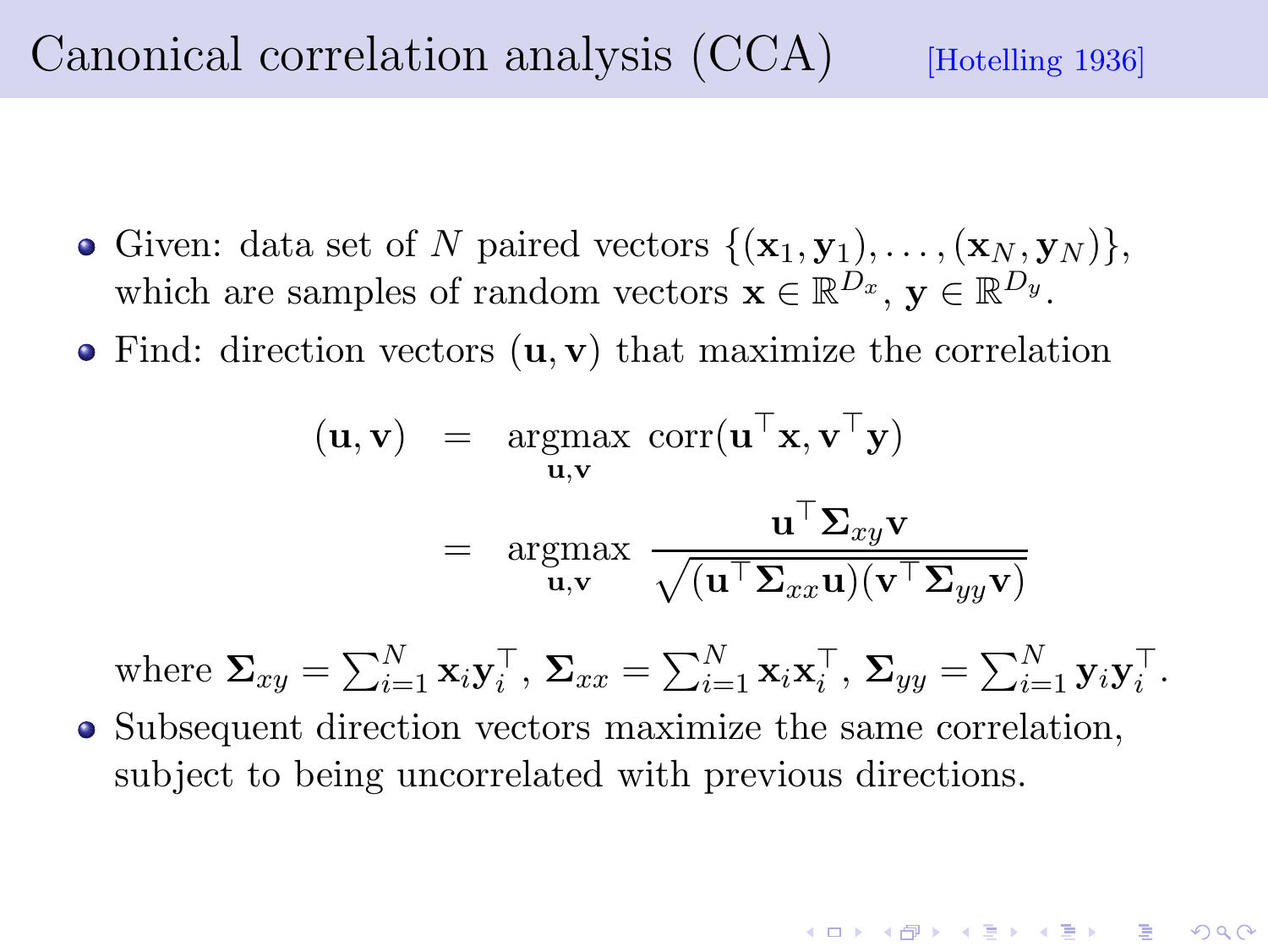#### Canonical correlation analysis (CCA)

Extracting L-dimensional projections  $\mathbf{U} \in \mathbb{R}^{D_x \times L}$ ,  $\mathbf{V} \in \mathbb{R}^{D_y \times L}$ 

$$
\max_{\mathbf{U}, \mathbf{V}} \text{ tr}\left(\mathbf{U}^{\top} \mathbf{\Sigma}_{xy} \mathbf{V}\right)
$$
  
s.t. 
$$
\mathbf{U}^{\top} \mathbf{\Sigma}_{xx} \mathbf{U} = \mathbf{V}^{\top} \mathbf{\Sigma}_{yy} \mathbf{V} = \mathbf{I}.
$$
  
Closed-form solution obtained by SVD of 
$$
\tilde{\mathbf{\Sigma}}_{xy} = \mathbf{\Sigma}_{xx}^{-1/2} \mathbf{\Sigma}_{xy} \mathbf{\Sigma}_{yy}^{-1/2}.
$$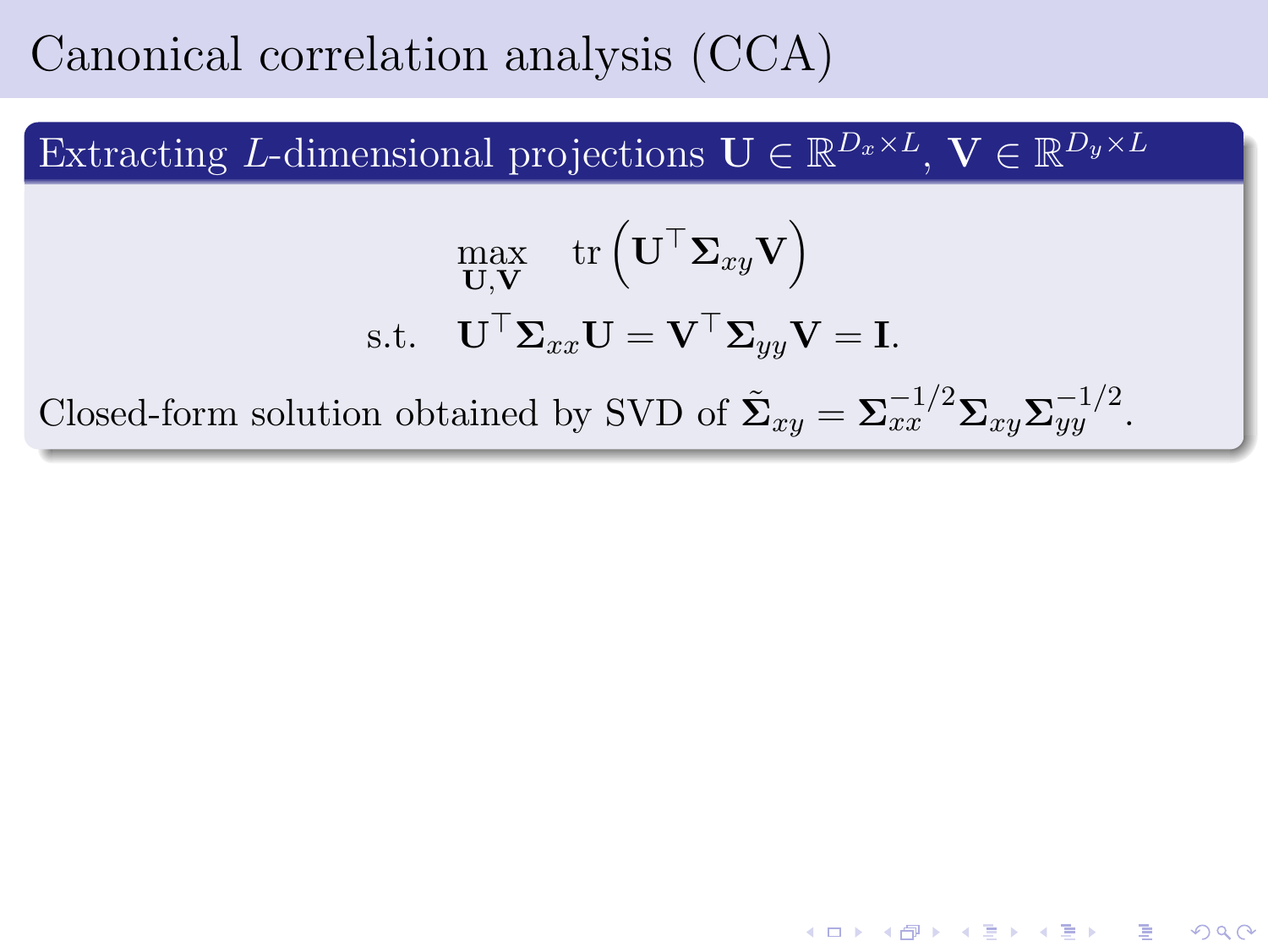### Canonical correlation analysis (CCA)

Extracting L-dimensional projections  $\mathbf{U} \in \mathbb{R}^{D_x \times L}$ ,  $\mathbf{V} \in \mathbb{R}^{D_y \times L}$ 

$$
\begin{aligned} \max_{\mathbf{U},\mathbf{V}} \quad & \text{tr}\left(\mathbf{U}^{\top}\mathbf{\Sigma}_{xy}\mathbf{V}\right) \\ \text{s.t.} \quad & \mathbf{U}^{\top}\mathbf{\Sigma}_{xx}\mathbf{U} = \mathbf{V}^{\top}\mathbf{\Sigma}_{yy}\mathbf{V} = \mathbf{I}. \end{aligned}
$$

Closed-form solution obtained by SVD of  $\tilde{\Sigma}_{xy} = \Sigma_{xx}^{-1/2} \Sigma_{xy} \Sigma_{yy}^{-1/2}$ .

#### Alternative formulation

Let  $X = [\mathbf{x}_1, \dots, \mathbf{x}_N], Y = [\mathbf{y}_1, \dots, \mathbf{y}_N].$  Then CCA equivalently solves

$$
\begin{aligned}\n\min_{\mathbf{U}, \mathbf{V}} & \quad \frac{1}{2} \left\| \mathbf{U}^\top \mathbf{X} - \mathbf{V}^\top \mathbf{Y} \right\|_F^2 = \frac{1}{2} \sum_{i=1}^N \left\| \mathbf{U}^\top \mathbf{x}_i - \mathbf{V}^\top \mathbf{y}_i \right\|^2 \\
\text{s.t.} & \quad (\mathbf{U}^\top \mathbf{X})(\mathbf{X}^\top \mathbf{U}) = (\mathbf{V}^\top \mathbf{Y})(\mathbf{Y}^\top \mathbf{V}) = \mathbf{I}.\n\end{aligned}
$$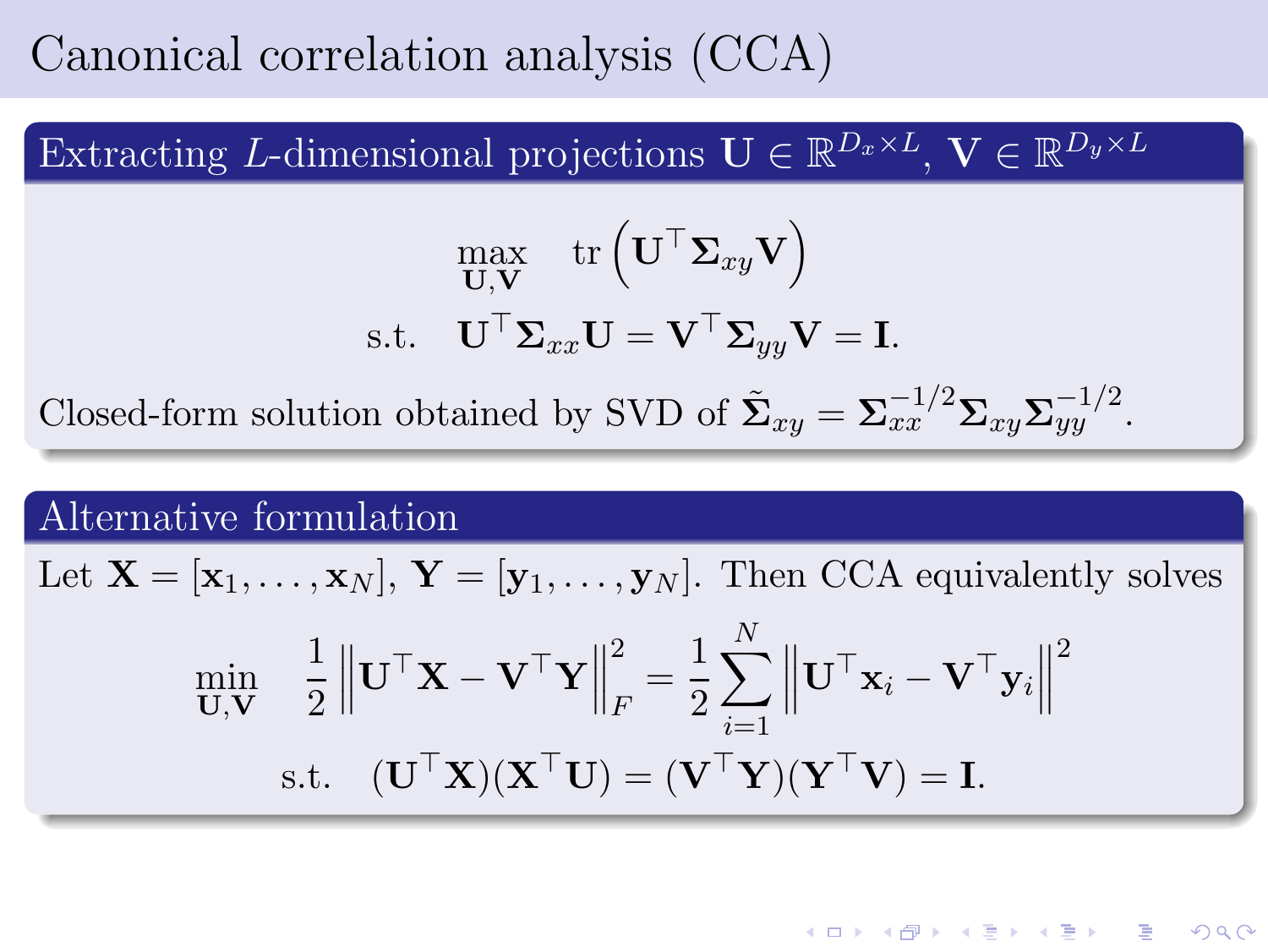## Canonical correlation analysis (CCA)

Extracting L-dimensional projections  $\mathbf{U} \in \mathbb{R}^{D_x \times L}$ ,  $\mathbf{V} \in \mathbb{R}^{D_y \times L}$ 

$$
\begin{aligned} \max_{\mathbf{U},\mathbf{V}} \quad & \text{tr}\left(\mathbf{U}^{\top}\mathbf{\Sigma}_{xy}\mathbf{V}\right) \\ \text{s.t.} \quad & \mathbf{U}^{\top}\mathbf{\Sigma}_{xx}\mathbf{U} = \mathbf{V}^{\top}\mathbf{\Sigma}_{yy}\mathbf{V} = \mathbf{I}. \end{aligned}
$$

Closed-form solution obtained by SVD of  $\tilde{\Sigma}_{xy} = \Sigma_{xx}^{-1/2} \Sigma_{xy} \Sigma_{yy}^{-1/2}$ .

#### Alternative formulation

Let 
$$
\mathbf{X} = [\mathbf{x}_1, \dots, \mathbf{x}_N], \mathbf{Y} = [\mathbf{y}_1, \dots, \mathbf{y}_N].
$$
 Then CCA equivalently solves

$$
\min_{\mathbf{U}, \mathbf{V}} \quad \frac{1}{2} \left\| \mathbf{U}^\top \mathbf{X} - \mathbf{V}^\top \mathbf{Y} \right\|_F^2 = \frac{1}{2} \sum_{i=1}^N \left\| \mathbf{U}^\top \mathbf{x}_i - \mathbf{V}^\top \mathbf{y}_i \right\|^2
$$
\n
$$
\text{s.t.} \quad (\mathbf{U}^\top \mathbf{X})(\mathbf{X}^\top \mathbf{U}) = (\mathbf{V}^\top \mathbf{Y})(\mathbf{Y}^\top \mathbf{V}) = \mathbf{I}.
$$

But CCA can only find linear subspaces ...

<span id="page-5-0"></span>K □ ▶ K @ ▶ K 할 X X 할 X 및 할 X 9 Q @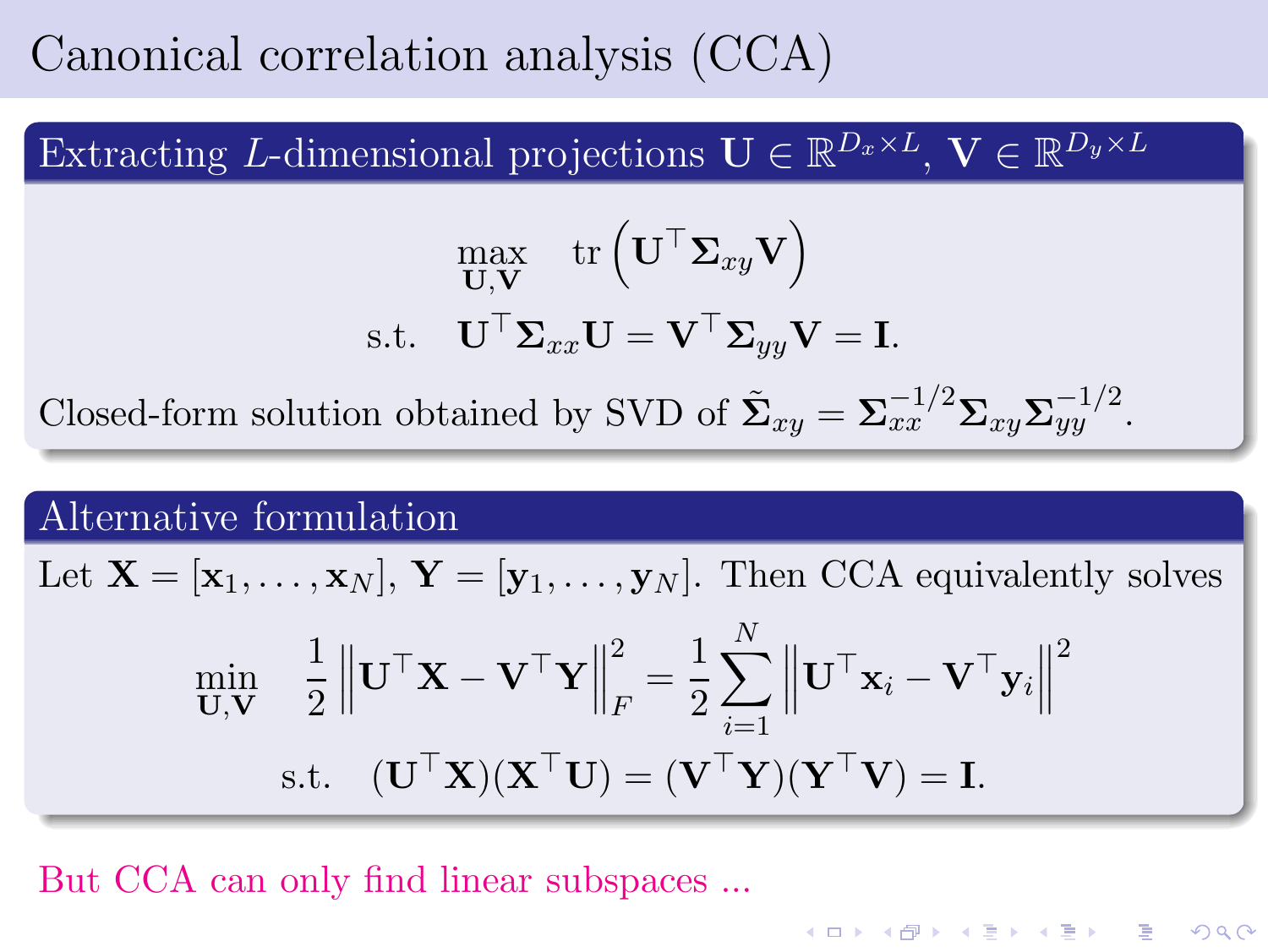#### Deep CCA [Andrew, Arora, Bilmes and Livescu 2013]

Transform the input of each view nonlinearly with deep neural networks (DNNs), such that the canonical correlation (measured by CCA) between the outputs is maximized.



Final projection:  $\tilde{\mathbf{f}}(\mathbf{x}) = \mathbf{U}^\top \mathbf{f}(\mathbf{x}), \ \tilde{\mathbf{g}}(\mathbf{y}) = \mathbf{V}^\top \mathbf{g}(\mathbf{y}).$ 

 $2990$ 

• A parametric nonlinear extension of  $CCA \rightarrow better \, scaling \, to$ large data than the kernel extension of CCA  $\text{Lai} \& \text{Fyfe } 2000$ , Akaho 2001, Melzer *et al[.](#page-5-0)* 2001, Bach & Jordan 2002].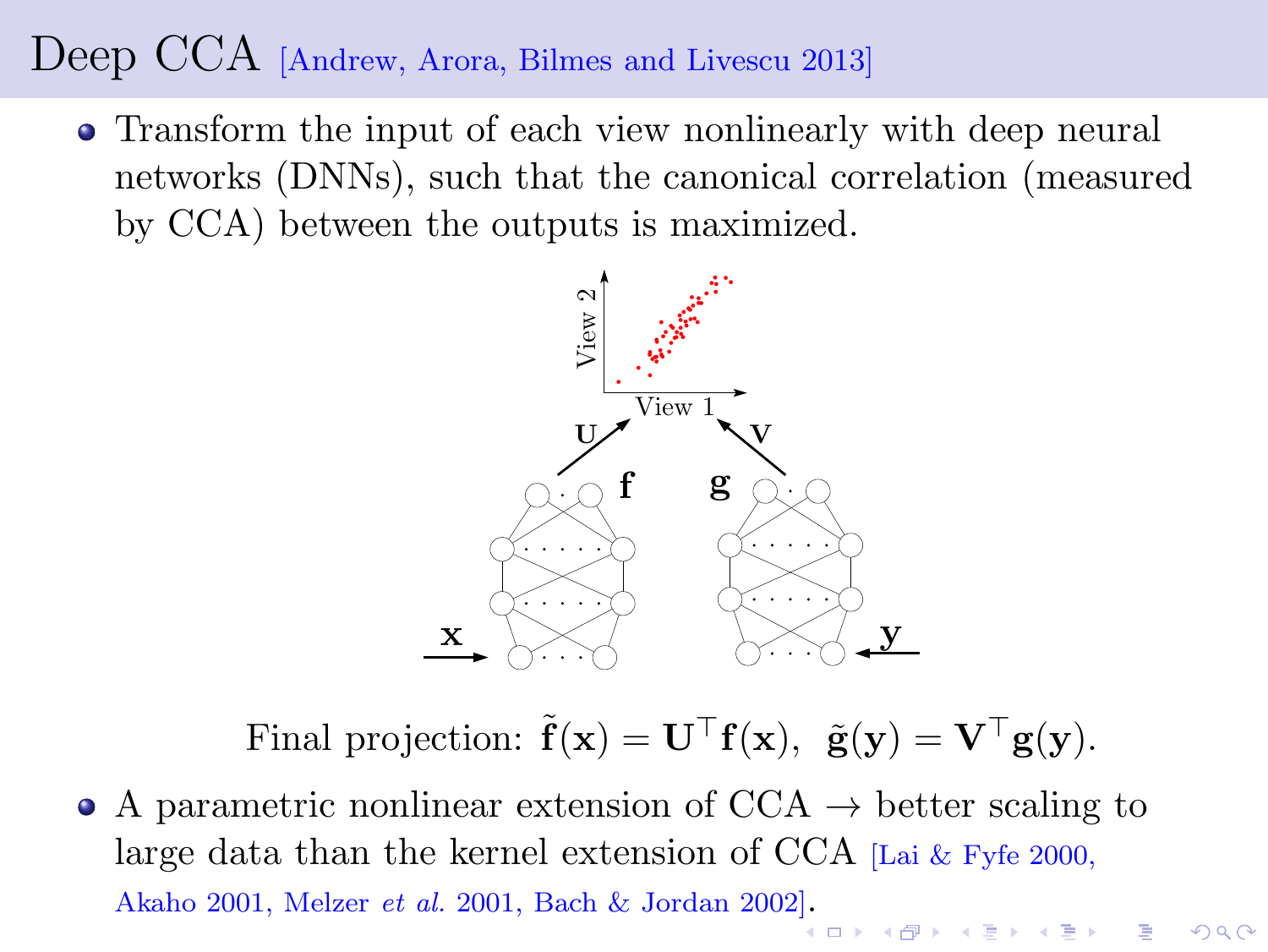#### Deep CCA: objective and gradient

Objective over DNN weights  $(\mathbf{W_f}, \mathbf{W_g})$  and CCA projections  $(\mathbf{U}, \mathbf{V})$ 

$$
\max_{\mathbf{W_f}, \mathbf{W_g}, \mathbf{U}, \mathbf{V}} \text{tr}\left(\mathbf{U}^{\top} \mathbf{F} \mathbf{G}^{\top} \mathbf{V}\right)
$$
\ns.t. 
$$
\mathbf{U}^{\top} \mathbf{F} \mathbf{F}^{\top} \mathbf{U} = \mathbf{V}^{\top} \mathbf{G} \mathbf{G}^{\top} \mathbf{V} = \mathbf{I},
$$
\nwhere  $\mathbf{F} = \mathbf{f}(\mathbf{X}) = [\mathbf{f}(\mathbf{x}_1), \dots, \mathbf{f}(\mathbf{x}_N)]$  and  $\mathbf{G} = \mathbf{g}(\mathbf{Y}) = [\mathbf{g}(\mathbf{y}_1), \dots, \mathbf{g}(\mathbf{y}_N)].$ 

K ロ ▶ K 레 ≯ K X B → K 코 ≯ L → D Q Q Q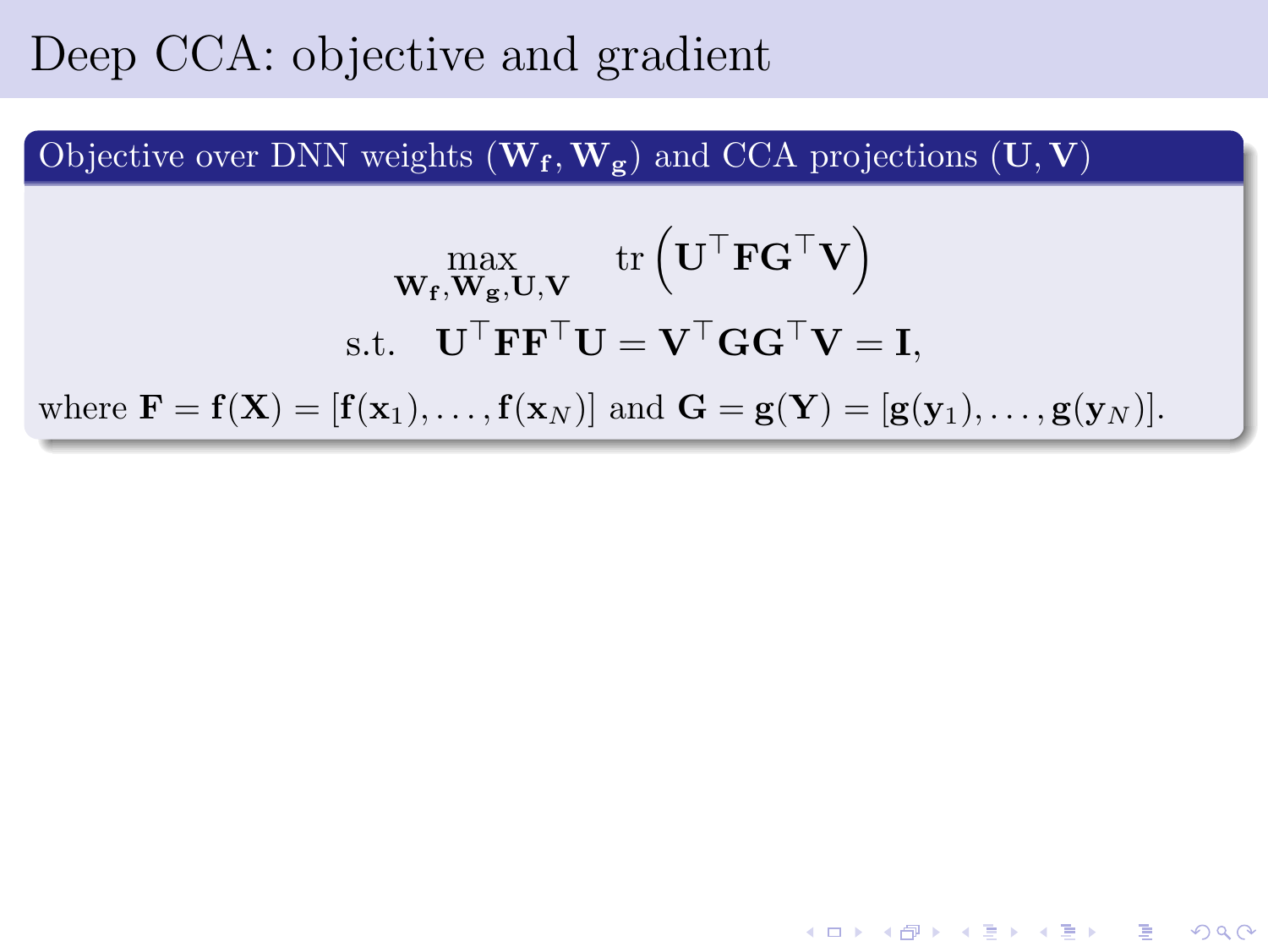#### Deep CCA: objective and gradient

Objective over DNN weights  $(\mathbf{W_f}, \mathbf{W_g})$  and CCA projections  $(\mathbf{U}, \mathbf{V})$ 

$$
\max_{\mathbf{W_f}, \mathbf{W_g}, \mathbf{U}, \mathbf{V}} \text{tr}\left(\mathbf{U}^{\top} \mathbf{F} \mathbf{G}^{\top} \mathbf{V}\right)
$$
\ns.t. 
$$
\mathbf{U}^{\top} \mathbf{F} \mathbf{F}^{\top} \mathbf{U} = \mathbf{V}^{\top} \mathbf{G} \mathbf{G}^{\top} \mathbf{V} = \mathbf{I},
$$
\nwhere  $\mathbf{F} = \mathbf{f}(\mathbf{X}) = [\mathbf{f}(\mathbf{x}_1), \dots, \mathbf{f}(\mathbf{x}_N)]$  and  $\mathbf{G} = \mathbf{g}(\mathbf{Y}) = [\mathbf{g}(\mathbf{y}_1), \dots, \mathbf{g}(\mathbf{y}_N)].$ 

Gradient computation [Andrew, Arora, Bilmes and Livescu 2013]

Let  $\Sigma_{fg} = \mathbf{F} \mathbf{G}^\top$ ,  $\Sigma_{ff} = \mathbf{F} \mathbf{F}^\top$ ,  $\Sigma_{gg} = \mathbf{G} \mathbf{G}^\top$ , and  $\tilde{\Sigma}_{fg} = \Sigma_{ff}^{-1/2} \Sigma_{fg} \Sigma_{gg}^{-1/2} =$  $\tilde{\mathbf{U}} \Lambda \tilde{\mathbf{V}}^{\top}$  be its SVD. Then

$$
\frac{\partial \sum_{l} \sigma_{l}(\tilde{\mathbf{\Sigma}}_{fg})}{\partial \mathbf{F}} = 2\Delta_{ff} \mathbf{F} + \Delta_{fg} \mathbf{G},
$$
  
where  $\Delta_{ff} = -\frac{1}{2} \mathbf{\Sigma}_{ff}^{-1/2} \tilde{\mathbf{U}} \Lambda \tilde{\mathbf{U}}^{\top} \mathbf{\Sigma}_{ff}^{-1/2}, \quad \Delta_{fg} = \mathbf{\Sigma}_{ff}^{-1/2} \tilde{\mathbf{U}} \tilde{\mathbf{V}}^{\top} \mathbf{\Sigma}_{gg}^{-1/2}.$ 

Gradients with respect to  $(\mathbf{W_f}, \mathbf{W_g})$  are computed via back-propagation.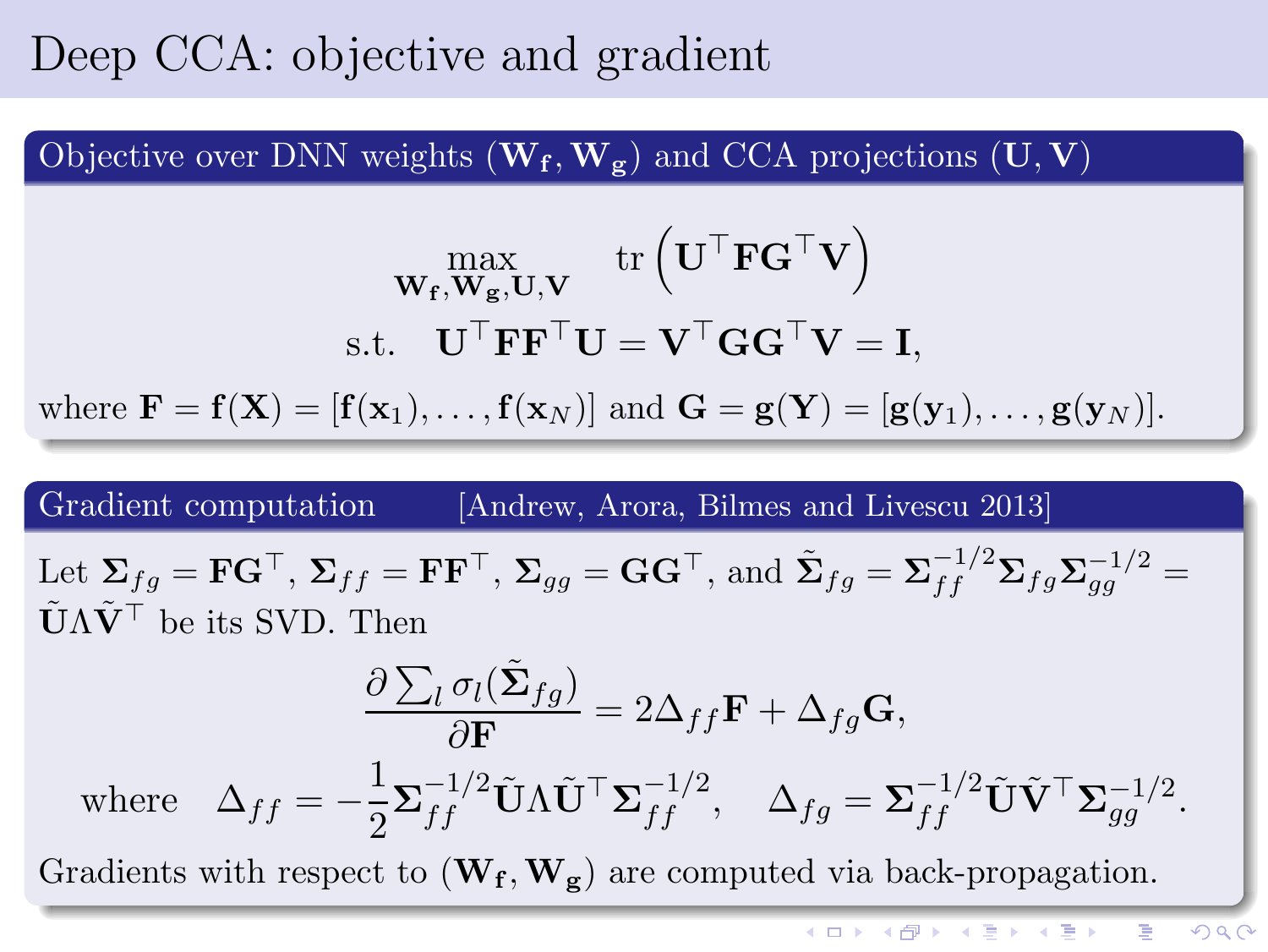#### Stochastic optimization of deep CCA

$$
\begin{array}{c} \displaystyle \max_{\mathbf{W_{f}}, \mathbf{W_{g}}, \mathbf{U}, \mathbf{V}} \ \text{tr}\left(\mathbf{U}^{\top} \mathbf{F} \mathbf{G}^{\top} \mathbf{V}\right) \\ \text{s.t.} \quad \mathbf{U}^{\top} \mathbf{F} \mathbf{F}^{\top} \mathbf{U} = \mathbf{V}^{\top} \mathbf{G} \mathbf{G}^{\top} \mathbf{V} = \mathbf{I}, \end{array}
$$

- Objective is not expectation of loss over samples due to the constraints. More difficult than PCA/PLS [Arora, Cotter, Livescu and Srebro 2012].
- Exact gradient computation requires feeding-forward all data through the DNNs.
- Back-propagation requires large memory for large DNNs, can not be run on GPUs.

 $QQ$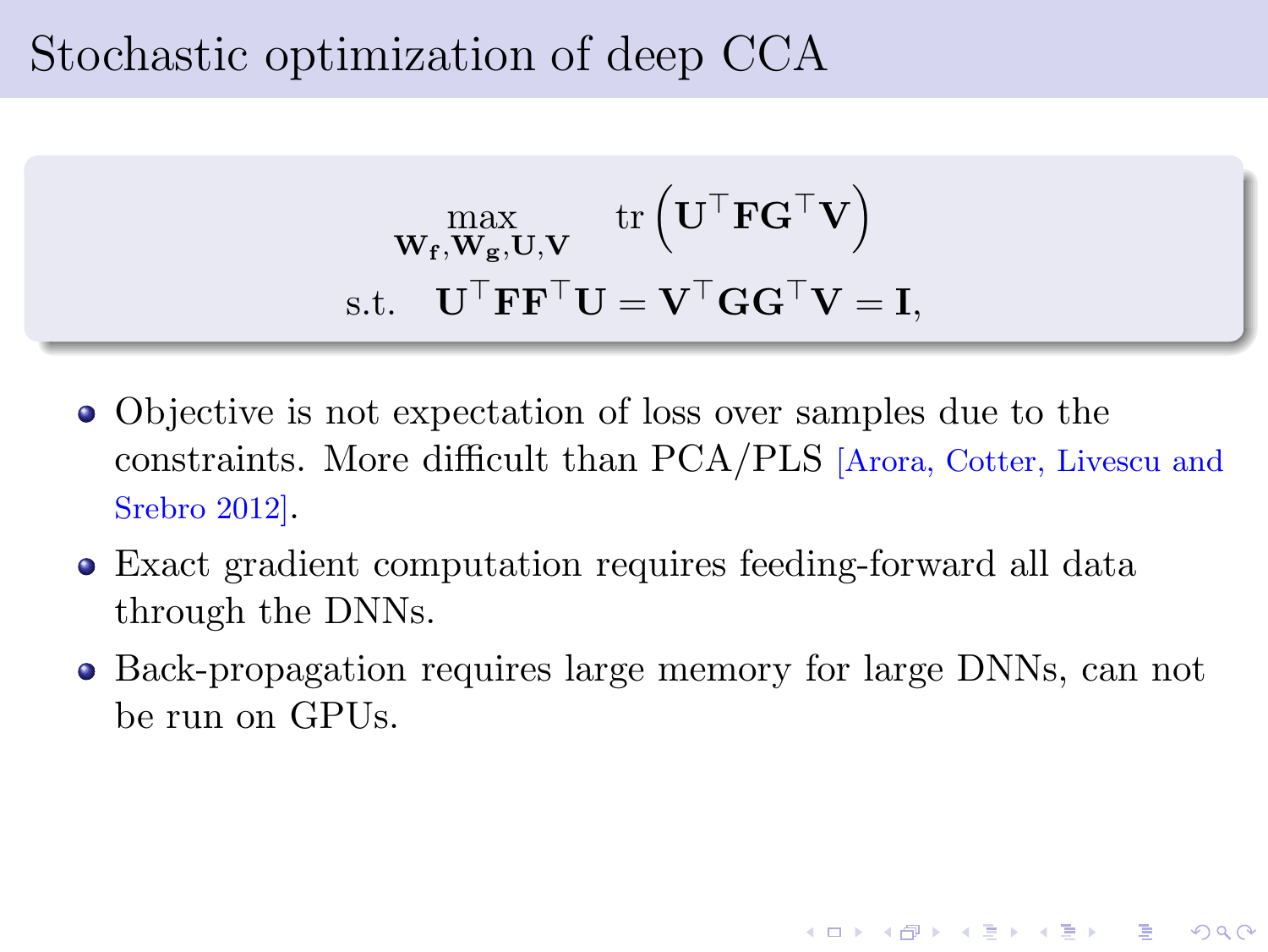#### Stochastic optimization of deep CCA

$$
\begin{array}{c} \displaystyle \max_{\mathbf{W_{f}}, \mathbf{W_{g}}, \mathbf{U}, \mathbf{V}} \ \text{tr}\left(\mathbf{U}^{\top} \mathbf{F} \mathbf{G}^{\top} \mathbf{V}\right) \\ \text{s.t.} \quad \mathbf{U}^{\top} \mathbf{F} \mathbf{F}^{\top} \mathbf{U} = \mathbf{V}^{\top} \mathbf{G} \mathbf{G}^{\top} \mathbf{V} = \mathbf{I}, \end{array}
$$

- Objective is not expectation of loss over samples due to the constraints. More difficult than PCA/PLS [Arora, Cotter, Livescu and Srebro 2012].
- Exact gradient computation requires feeding-forward all data through the DNNs.
- Back-propagation requires large memory for large DNNs, can not be run on GPUs.

 $2990$ 

Question: can we do stochastic optimization for deep CCA?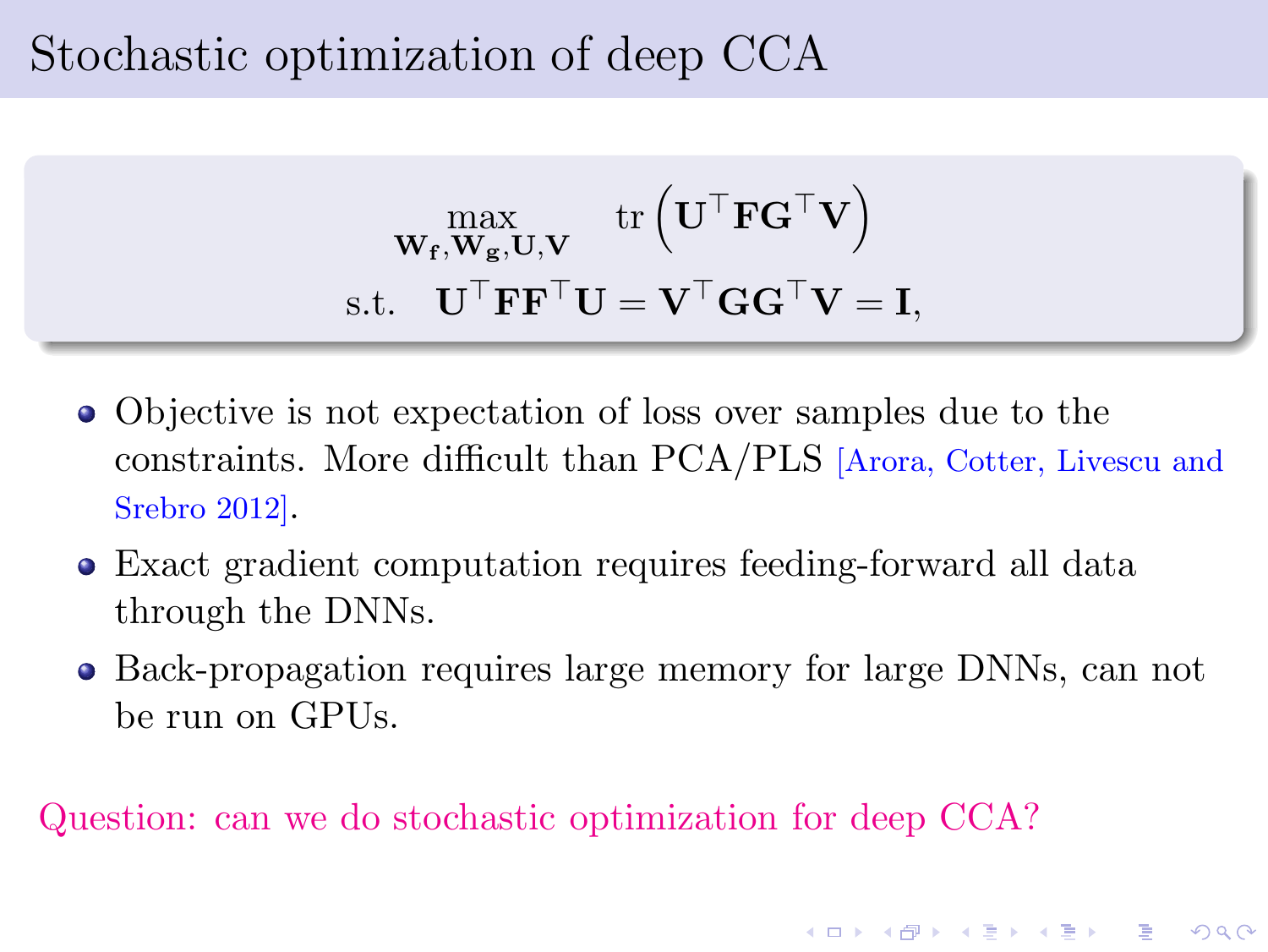# Approach I : Large minibatches (STOL)

Use a minibatch of *n* samples to estimate  $\hat{\Sigma}_{fg}^{(n)} = \hat{\Sigma}_{ff}^{-1/2} \hat{\Sigma}_{fg} \hat{\Sigma}_{gg}^{-1/2}$ gg and the gradient. Works well for  $n$  large enough [Wang, Arora, Livescu and Bilmes 2015].



- Does not work for small *n* because  $\mathbb{E}\left[\hat{\Sigma}_{fg}^{(n)}\right] \neq \tilde{\Sigma}_{fg}$ , due to the nonlinearities in computing  $\tilde{\Sigma}_{fg}$  (matrix inversion, multiplication).
- Therefore, the gradient estimated on a minibatch is not unbiased estimate of the true gradient.**A DIA K DIA K DIA K DIA K DIA K DIA K**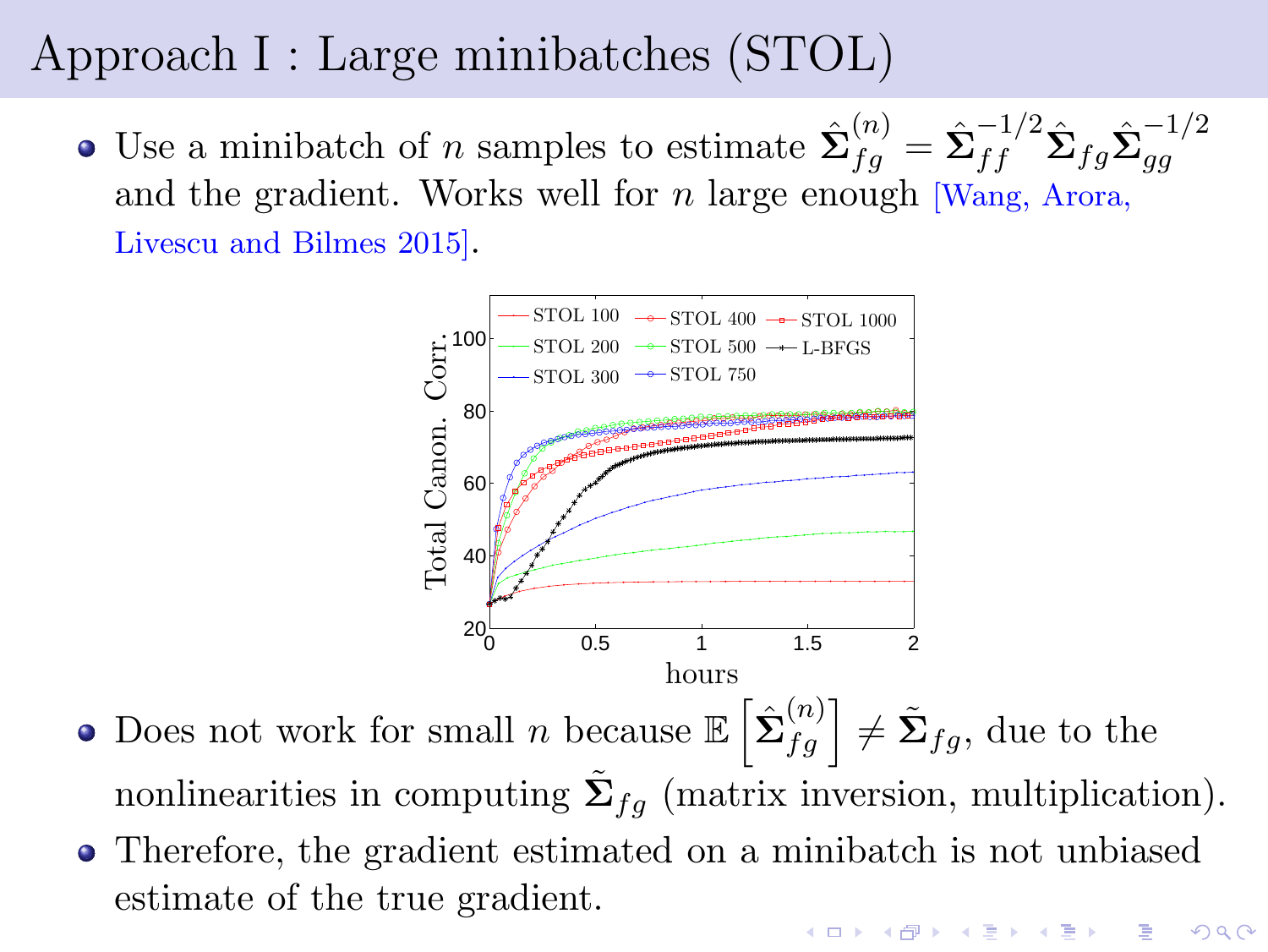#### Alternating least squares for CCA

Alternating least squares [Golub & Zha 1995]: run orthogonal iterations to obtain singular vectors  $(\tilde{\mathbf{U}}, \tilde{\mathbf{V}})$  of  $\tilde{\mathbf{\Sigma}}_{fg}$ .

**Input:** Data matrices **X**, **Y**. Initial  $\tilde{\mathbf{U}}_0 \in \mathbb{R}^{d_x \times L}$  s.t.  $\tilde{\mathbf{U}}_0^\top \tilde{\mathbf{U}}_0 = \mathbf{I}$ .  $\mathbf{A}_0 \leftarrow \tilde{\mathbf{U}}_0^\top \mathbf{\Sigma}_{ff}^{-\frac{1}{2}} \mathbf{X}$ for  $t = 1, 2, \ldots, T$  do  $\mathbf{B}_t \leftarrow \mathbf{A}_{t-1} \mathbf{Y}^\top \left( \mathbf{Y} \mathbf{Y}^\top \right)$ % Least squares regression  $\mathbf{Y} \to \mathbf{A}_{t-1}$  $\mathbf{B}_t \leftarrow \left( \mathbf{B}_t \mathbf{B}_t^\top \right)^{-\frac{1}{2}}$  $\lambda$  Orthogonalize  $\mathbf{B}_t$  $\mathbf{A}_t \leftarrow \mathbf{B}_t \mathbf{X}^\top \left( \mathbf{X} \mathbf{X}^\top \right)$ % Least squares regression  $\mathbf{X} \to \mathbf{B}_t$  $\mathbf{A}_t \leftarrow \left(\mathbf{A}_t \mathbf{A}_t^\top\right)^{-\frac{1}{2}}$ **2.** Orthogonalize  $A_t$ end for **Output:**  $A_T \to \tilde{U}^\top X$ ,  $B_T \to \tilde{V}^\top Y$  are CCA projections as  $T \to \infty$ .

- This procedure converges linearly under mild conditions.
- $\bullet$  [Lu & Foster 2014] used a similar procedure for linear CCA with high dimensional sparse inputs.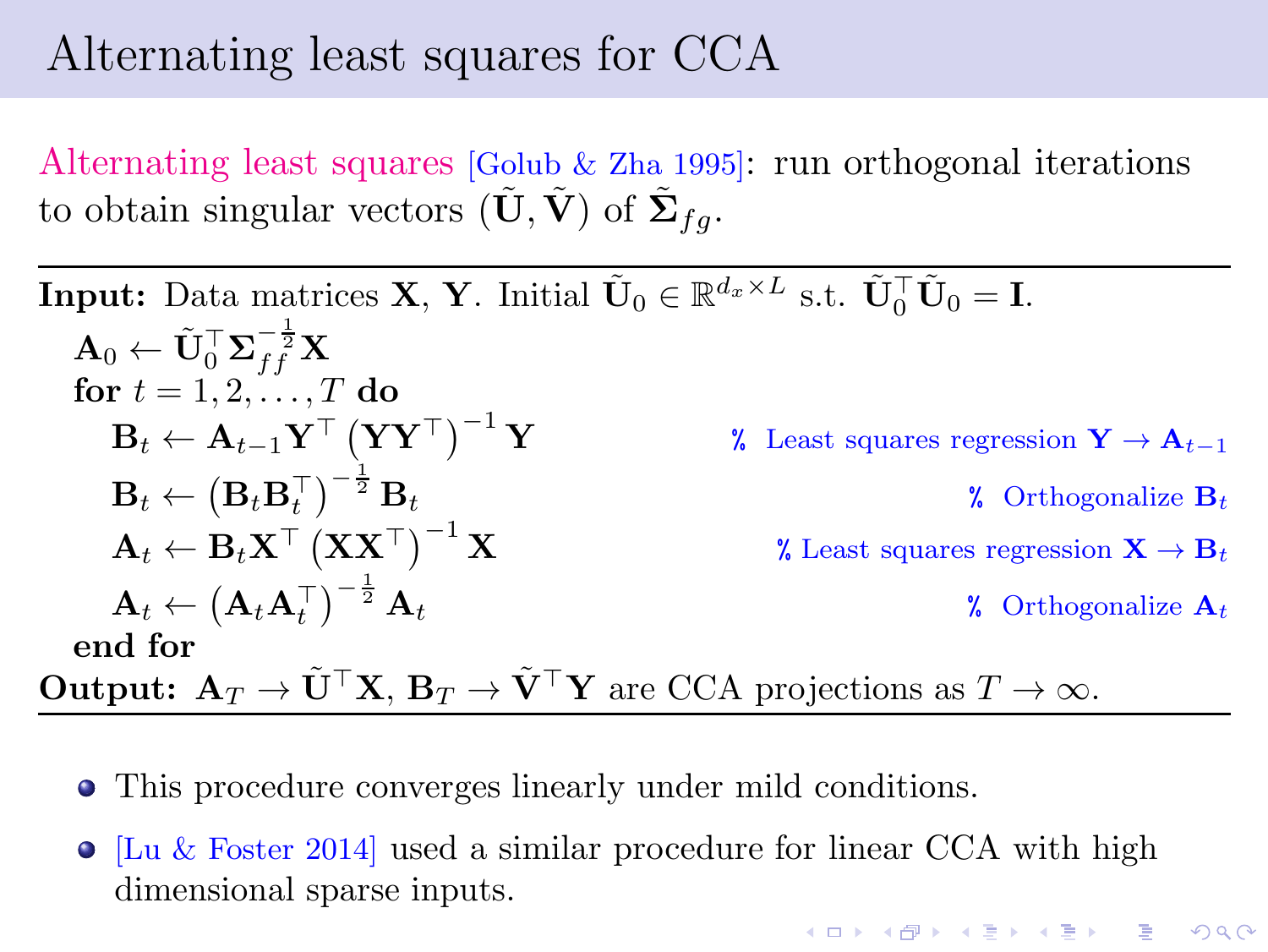Choose a minibatch  $b$  of  $n$  samples at each step, and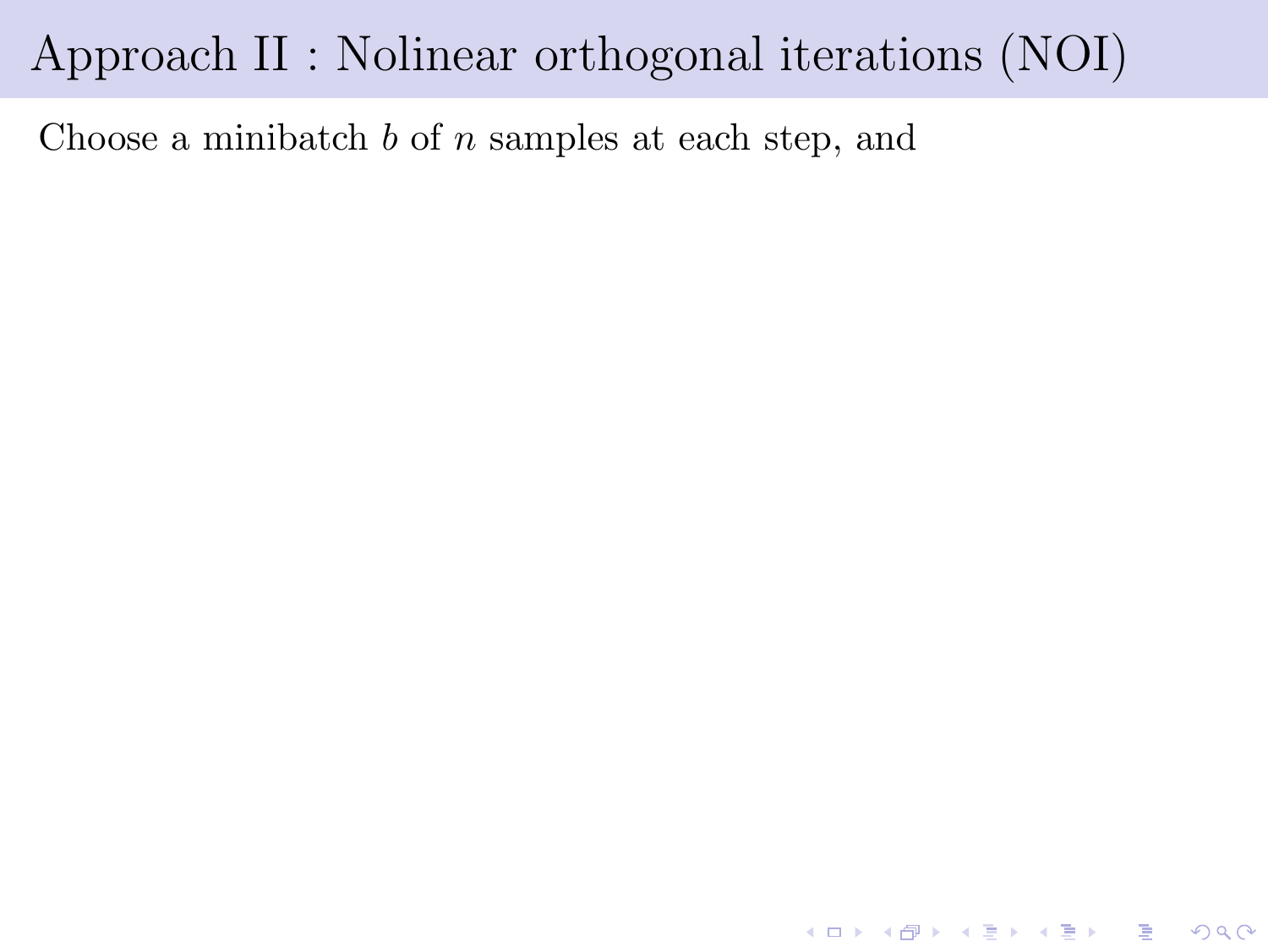Choose a minibatch  $b$  of  $n$  samples at each step, and

Adaptively estimate covariance matrix for orthogonalization

$$
\Sigma_{\tilde{\mathbf{g}}\tilde{\mathbf{g}}} \leftarrow \rho \Sigma_{\tilde{\mathbf{g}}\tilde{\mathbf{g}}} + (1 - \rho) \frac{N}{n} \sum_{i \in b} \tilde{\mathbf{g}}(\mathbf{y}_i) \tilde{\mathbf{g}}(\mathbf{y}_i)^\top
$$

- Time constant  $\rho \in [0, 1)$ . Update form is similar to that of momentum and widely used in subspace tracking.
- Saving  $\Sigma_{\tilde{\mathbf{g}}\tilde{\mathbf{g}}} \in \mathbb{R}^{L \times L}$  costs little memory as L is usually small.

**A DIA K B A B A B A B A A DIA K B A A Q A**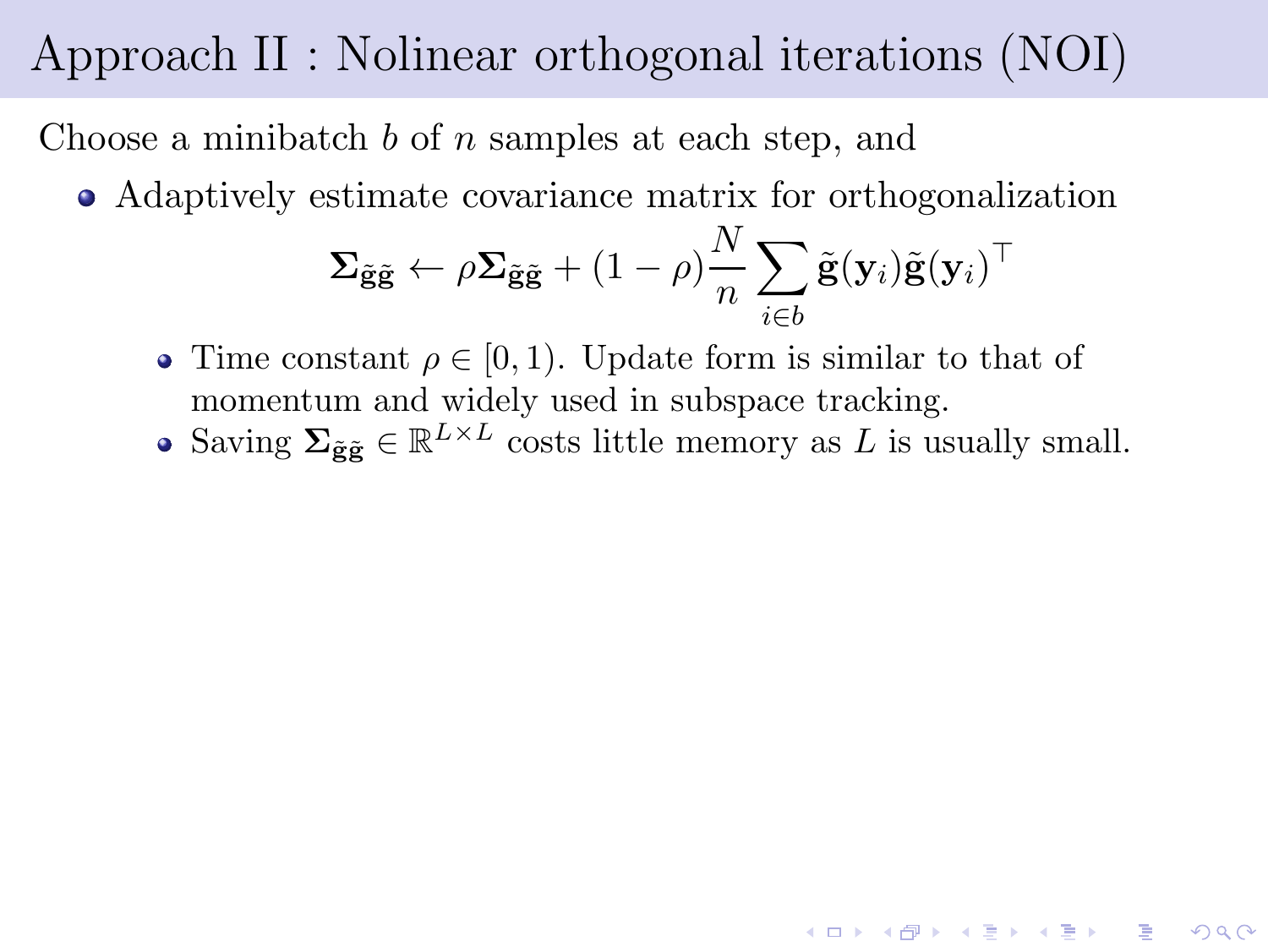Choose a minibatch  $b$  of  $n$  samples at each step, and

Adaptively estimate covariance matrix for orthogonalization

$$
\Sigma_{\tilde{\mathbf{g}}\tilde{\mathbf{g}}} \leftarrow \rho \Sigma_{\tilde{\mathbf{g}}\tilde{\mathbf{g}}} + (1 - \rho) \frac{N}{n} \sum_{i \in b} \tilde{\mathbf{g}}(\mathbf{y}_i) \tilde{\mathbf{g}}(\mathbf{y}_i)^\top
$$

- Time constant  $\rho \in [0, 1)$ . Update form is similar to that of momentum and widely used in subspace tracking.
- Saving  $\Sigma_{\tilde{\mathbf{g}}\tilde{\mathbf{g}}} \in \mathbb{R}^{L \times L}$  costs little memory as L is usually small.
- Replace exact linear regression with nonlinear least squares and take a gradient descent step on the minibatch

$$
\min_{\mathbf{W}_{\tilde{\mathbf{f}}}} \frac{1}{n} \sum_{i \in b} \left\| \tilde{\mathbf{f}}(\mathbf{x}_i) - \mathbf{\Sigma}_{\tilde{\mathbf{g}}\tilde{\mathbf{g}}}^{-\frac{1}{2}} \tilde{\mathbf{g}}(\mathbf{y}_i) \right\|^2
$$

• Ordinary DNN regression problem. No involved gradient.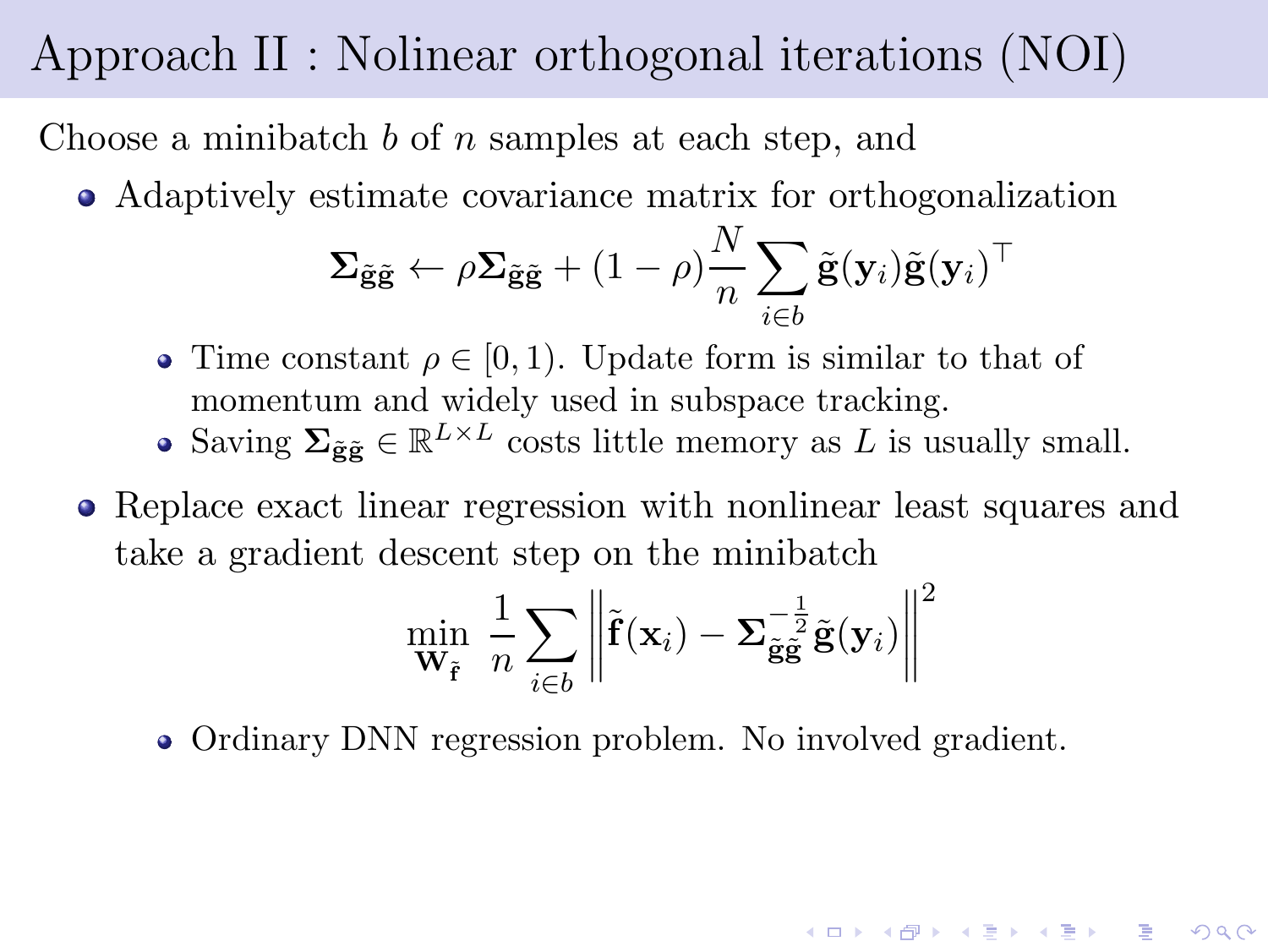Choose a minibatch  $b$  of  $n$  samples at each step, and

Adaptively estimate covariance matrix for orthogonalization

$$
\Sigma_{\tilde{\mathbf{g}}\tilde{\mathbf{g}}} \leftarrow \rho \Sigma_{\tilde{\mathbf{g}}\tilde{\mathbf{g}}} + (1 - \rho) \frac{N}{n} \sum_{i \in b} \tilde{\mathbf{g}}(\mathbf{y}_i) \tilde{\mathbf{g}}(\mathbf{y}_i)^\top
$$

- Time constant  $\rho \in [0, 1)$ . Update form is similar to that of momentum and widely used in subspace tracking.
- Saving  $\Sigma_{\tilde{\mathbf{g}}\tilde{\mathbf{g}}} \in \mathbb{R}^{L \times L}$  costs little memory as L is usually small.
- Replace exact linear regression with nonlinear least squares and take a gradient descent step on the minibatch

$$
\min_{\mathbf{W}_{\tilde{\mathbf{f}}}} \frac{1}{n} \sum_{i \in b} \left\| \tilde{\mathbf{f}}(\mathbf{x}_i) - \mathbf{\Sigma}_{\tilde{\mathbf{g}}\tilde{\mathbf{g}}}^{-\frac{1}{2}} \tilde{\mathbf{g}}(\mathbf{y}_i) \right\|^2
$$

**A DIA K DIA K DIA K DIA K DIA K DIA K** 

• Ordinary DNN regression problem. No involved gradient. Each step feeds-forward and back-propagates only n samples!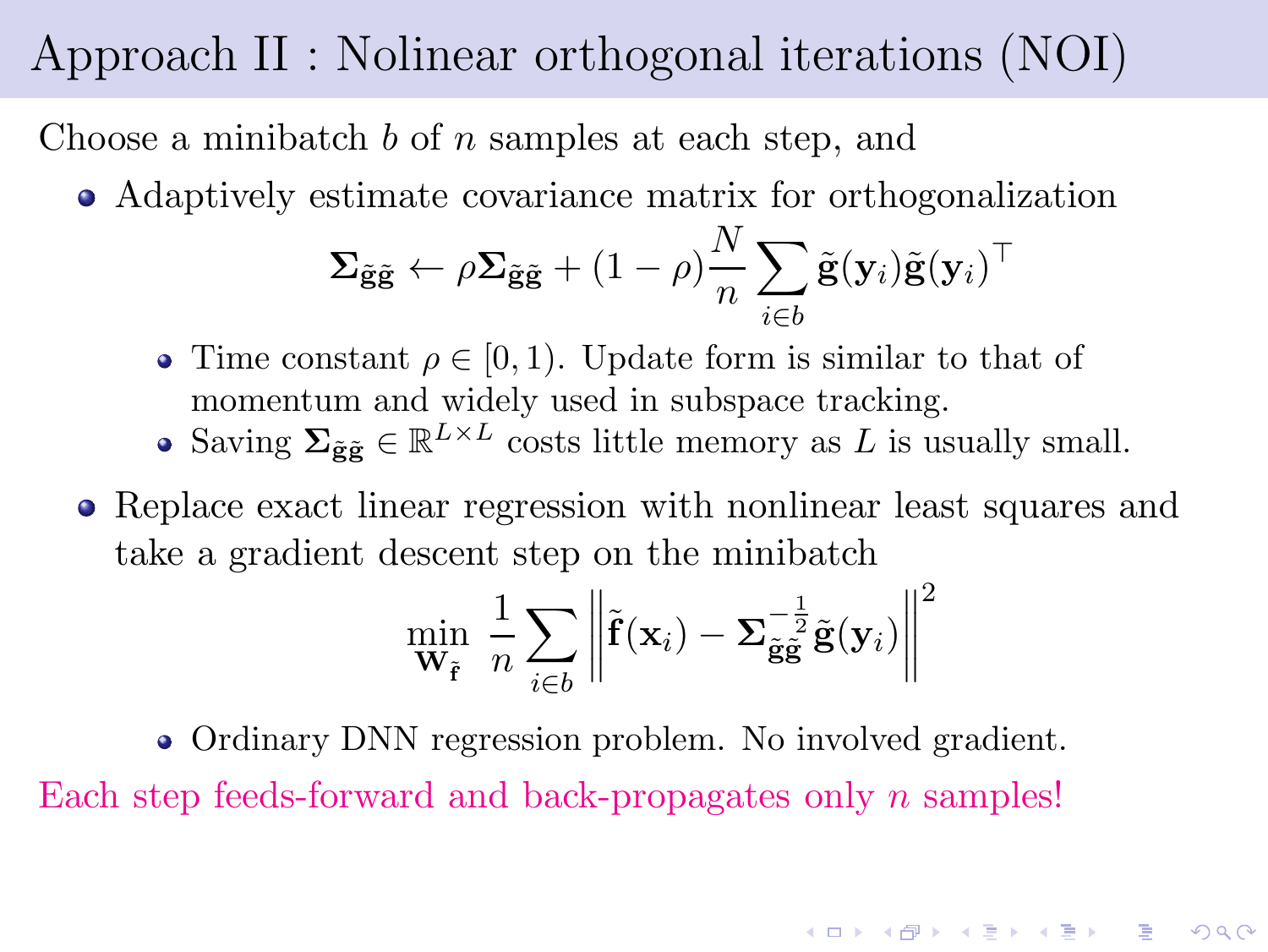Choose a minibatch  $b$  of  $n$  samples at each step, and

Adaptively estimate covariance matrix for orthogonalization

$$
\Sigma_{\tilde{\mathbf{g}}\tilde{\mathbf{g}}} \leftarrow \rho \Sigma_{\tilde{\mathbf{g}}\tilde{\mathbf{g}}} + (1 - \rho) \frac{N}{n} \sum_{i \in b} \tilde{\mathbf{g}}(\mathbf{y}_i) \tilde{\mathbf{g}}(\mathbf{y}_i)^\top
$$

- Time constant  $\rho \in [0, 1)$ . Update form is similar to that of momentum and widely used in subspace tracking.
- Saving  $\Sigma_{\tilde{\mathbf{g}}\tilde{\mathbf{g}}} \in \mathbb{R}^{L \times L}$  costs little memory as L is usually small.
- Replace exact linear regression with nonlinear least squares and take a gradient descent step on the minibatch

$$
\min_{\mathbf{W}_{\tilde{\mathbf{f}}}} \frac{1}{n} \sum_{i \in b} \left\| \tilde{\mathbf{f}}(\mathbf{x}_i) - \mathbf{\Sigma}_{\tilde{\mathbf{g}}\tilde{\mathbf{g}}}^{-\frac{1}{2}} \tilde{\mathbf{g}}(\mathbf{y}_i) \right\|^2
$$

• Ordinary DNN regression problem. No involved gradient. Each step feeds-forward and back-propagates only n samples! [Ma, Lu and Foster 2015] proposed a similar algorithm AppGrad for CCA with  $\rho \equiv 0$ .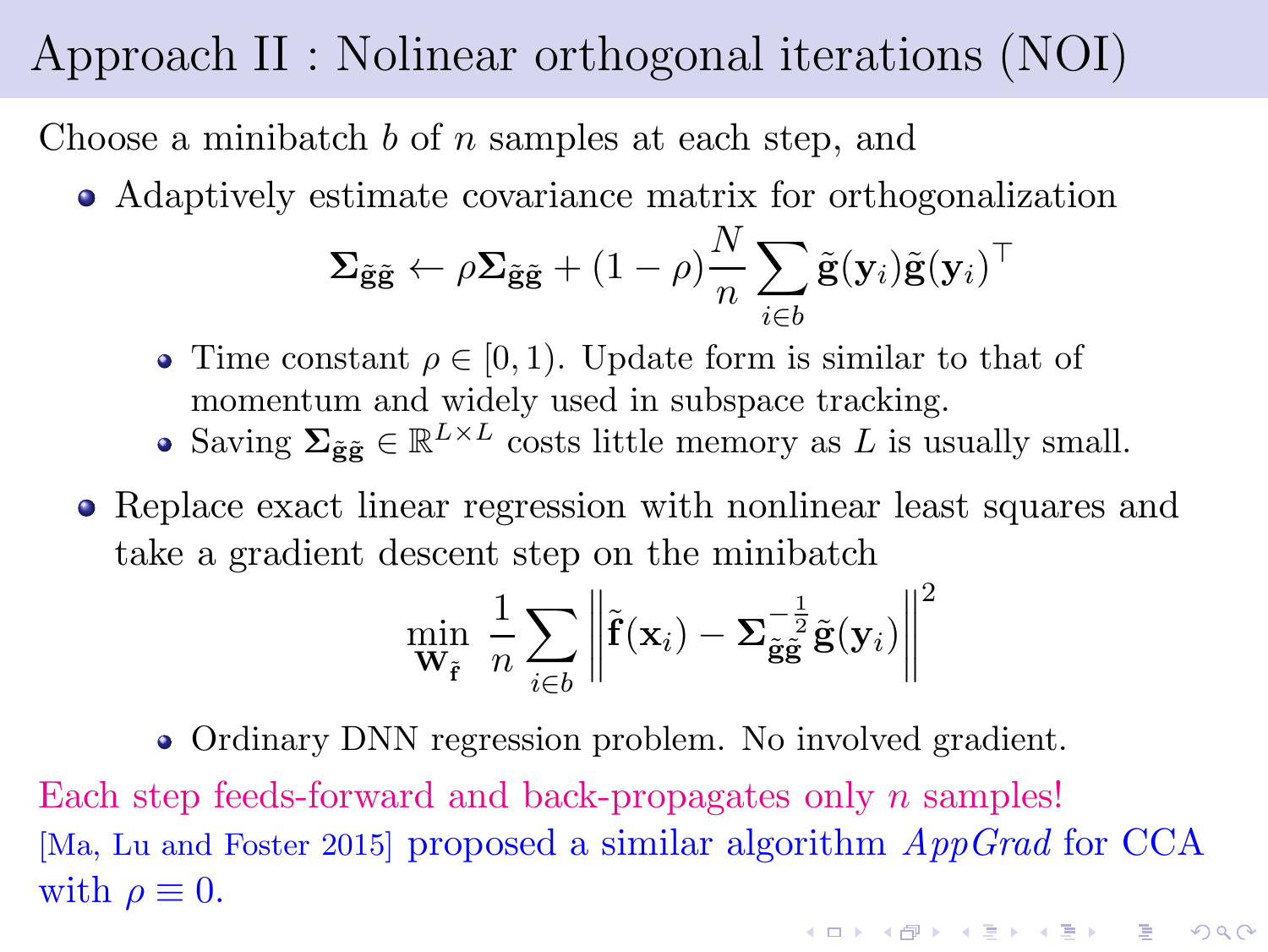#### Experiments: Datasets

- Compare three optimizers on two real-world datasets
	- Limited-memory BFGS run with full-batch gradient
	- Stochastic optimization with large minibatches (STOL)
	- Nonlinear Orthogonal Iterations (NOI)
- Hyper-parameters (time constant  $\rho$ , minibatch size n, learning rate  $\eta$ ) are tuned by grid search.
- STOL/NOI run for a maximum number of 50 epochs.

| dataset      | training/tuning/test |     | DNN architectures |
|--------------|----------------------|-----|-------------------|
| JW11         | 30K/11K/9K           | 112 | 273-1800-1800-112 |
|              |                      |     | 112-1200-1200-112 |
| <b>MNIST</b> | 50K/10K/10K          | 50  | 392-800-800-50    |
|              |                      |     | 392-800-800-50    |

Statistics of two real-world datasets.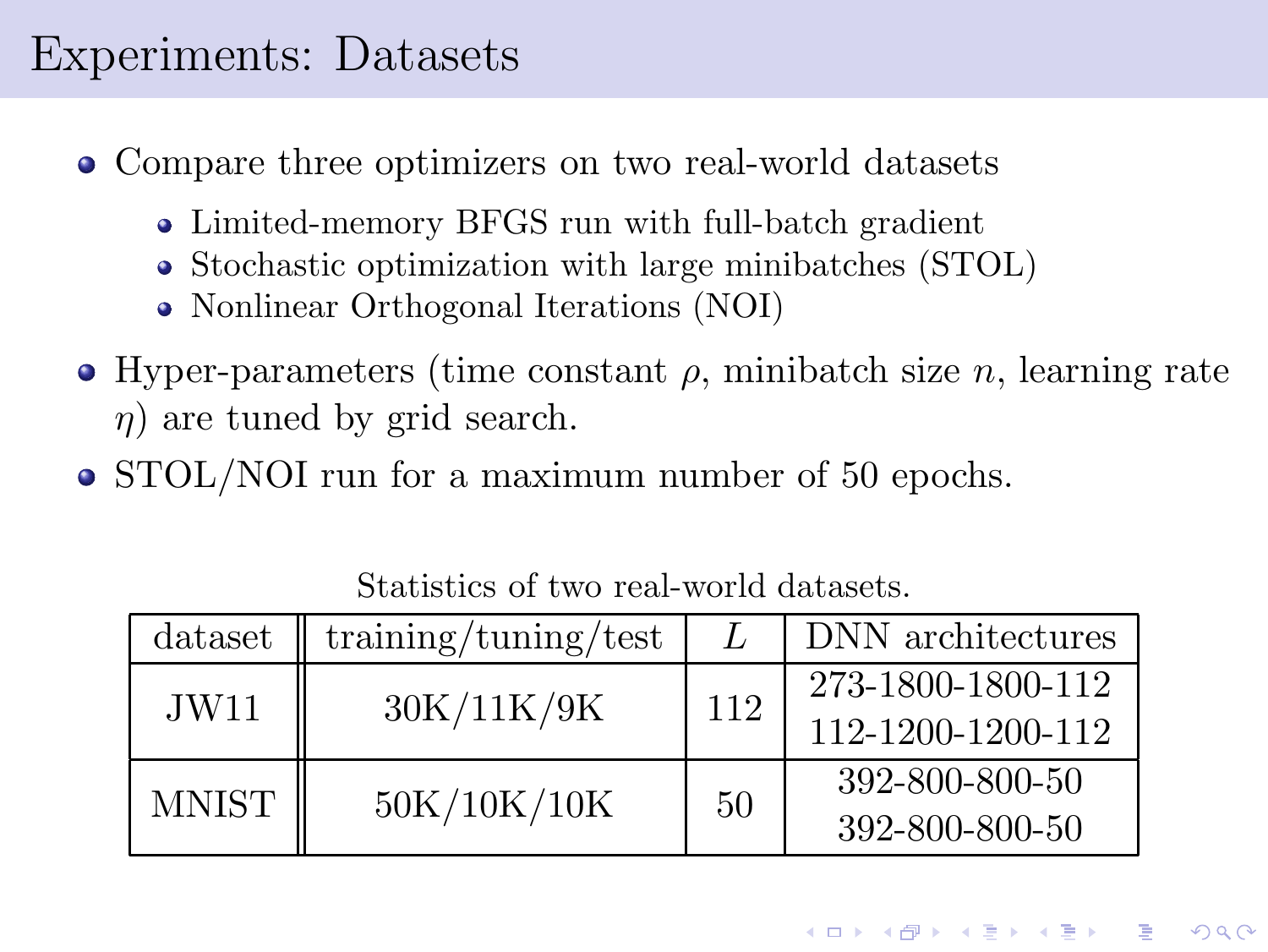#### Experiments: Effect of minibatch size  $n$



- NOI works well with various small minibatch sizes.
- NOI gives steep improvement in the first few passes over the data.

**KORK EX KEY KEY YOUR**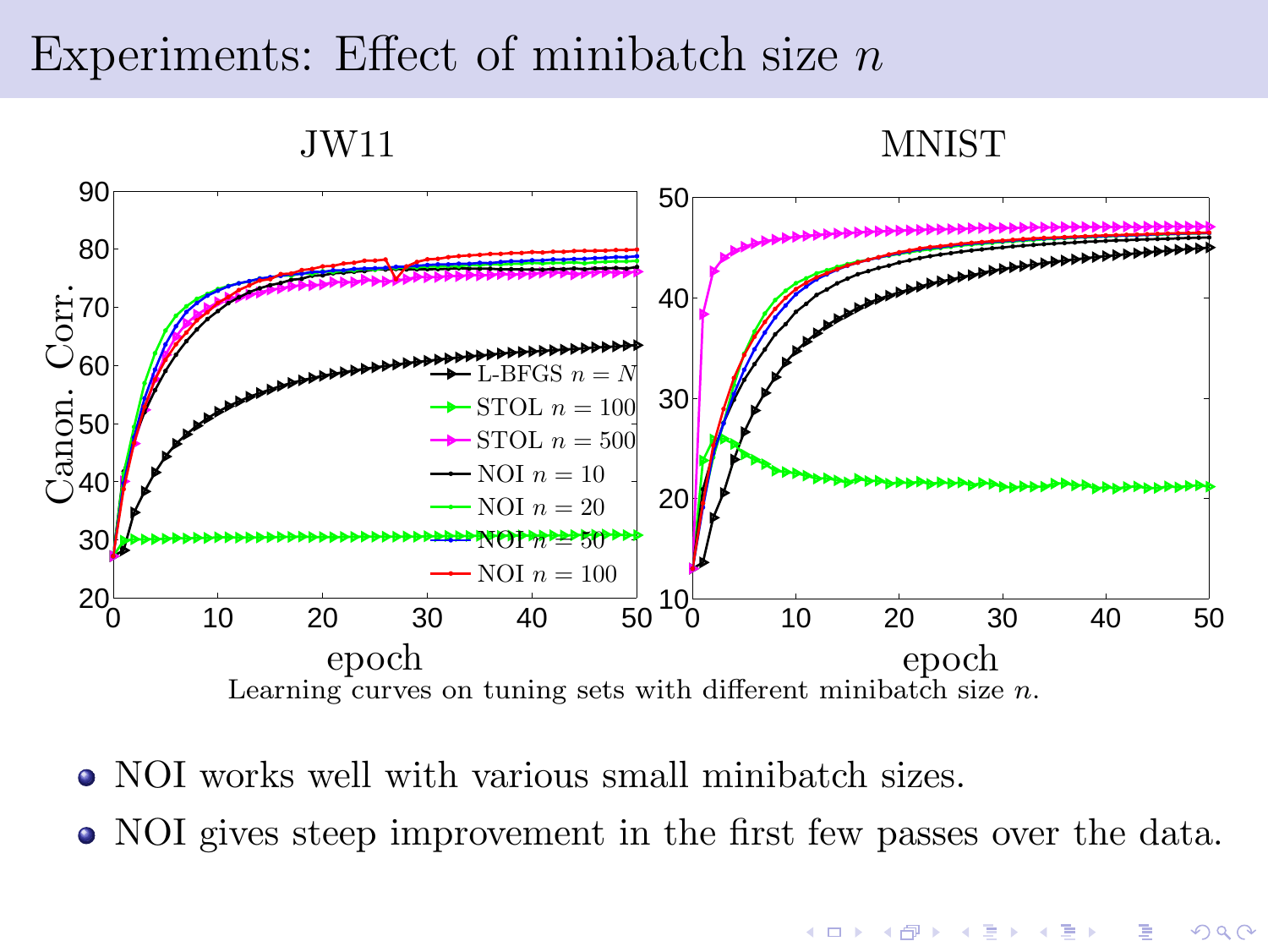#### Experiments: Effect of time constant  $\rho$



- NOI works well for a wide range of  $\rho$ .
- $\bullet$  Beneficial to use large  $\rho$  to incorporate the previous estimate of covariance for small n.

 $4$  ロ )  $4$   $\overline{7}$  )  $4$   $\overline{2}$  )  $4$   $\overline{2}$  )

Þ

 $QQ$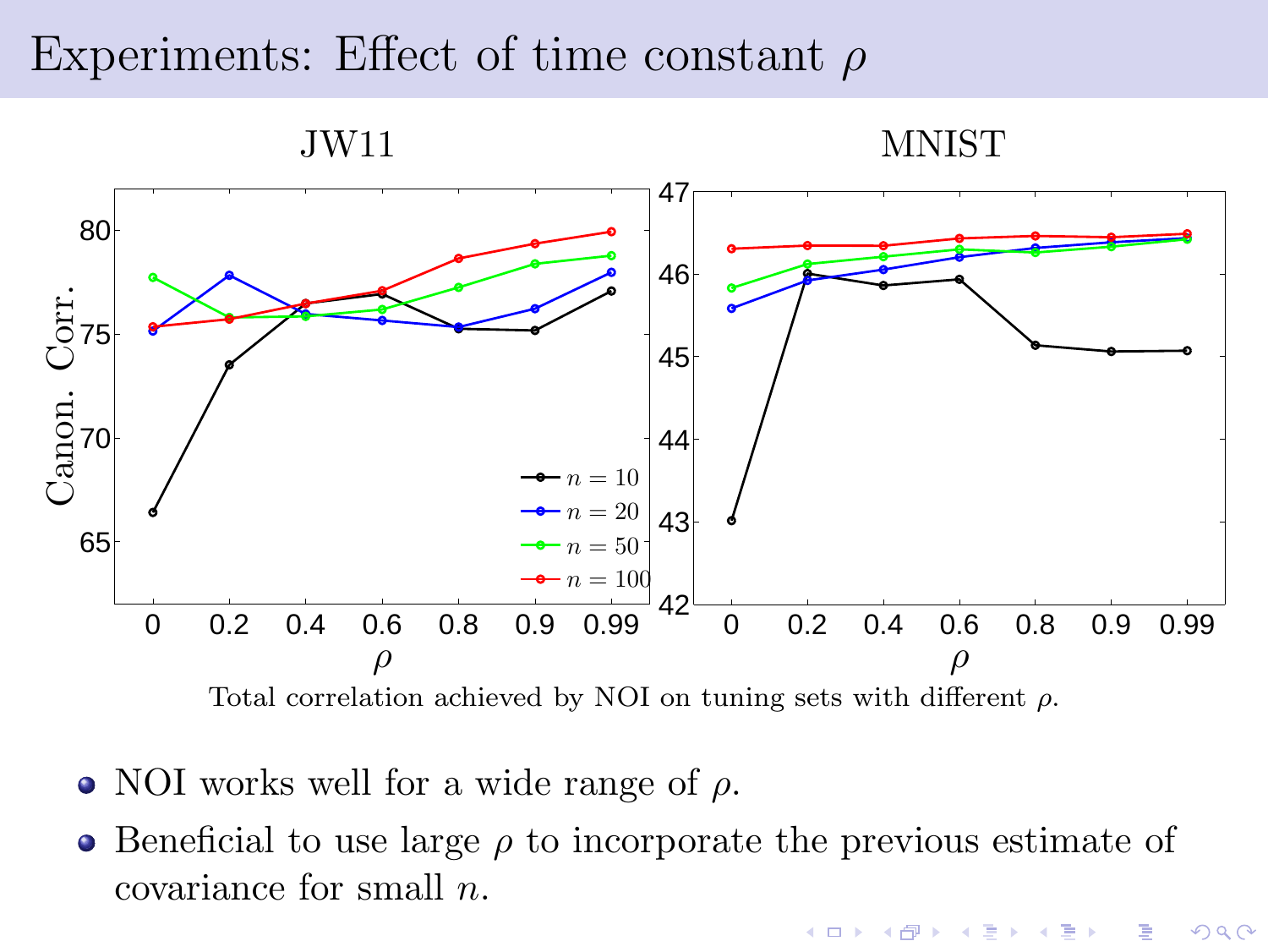#### Experiments: Pure stochastic optimization



Total correlation achieved on MNIST training sets at different  $\rho$  for linear CCA.

- AppGrad [Ma, Lu and Foster 2015] used  $n \sim \mathcal{O}(L)$  with  $\rho = 0$ .
- Pure stochastic optimization  $n = 1$  works well with large  $\rho$ .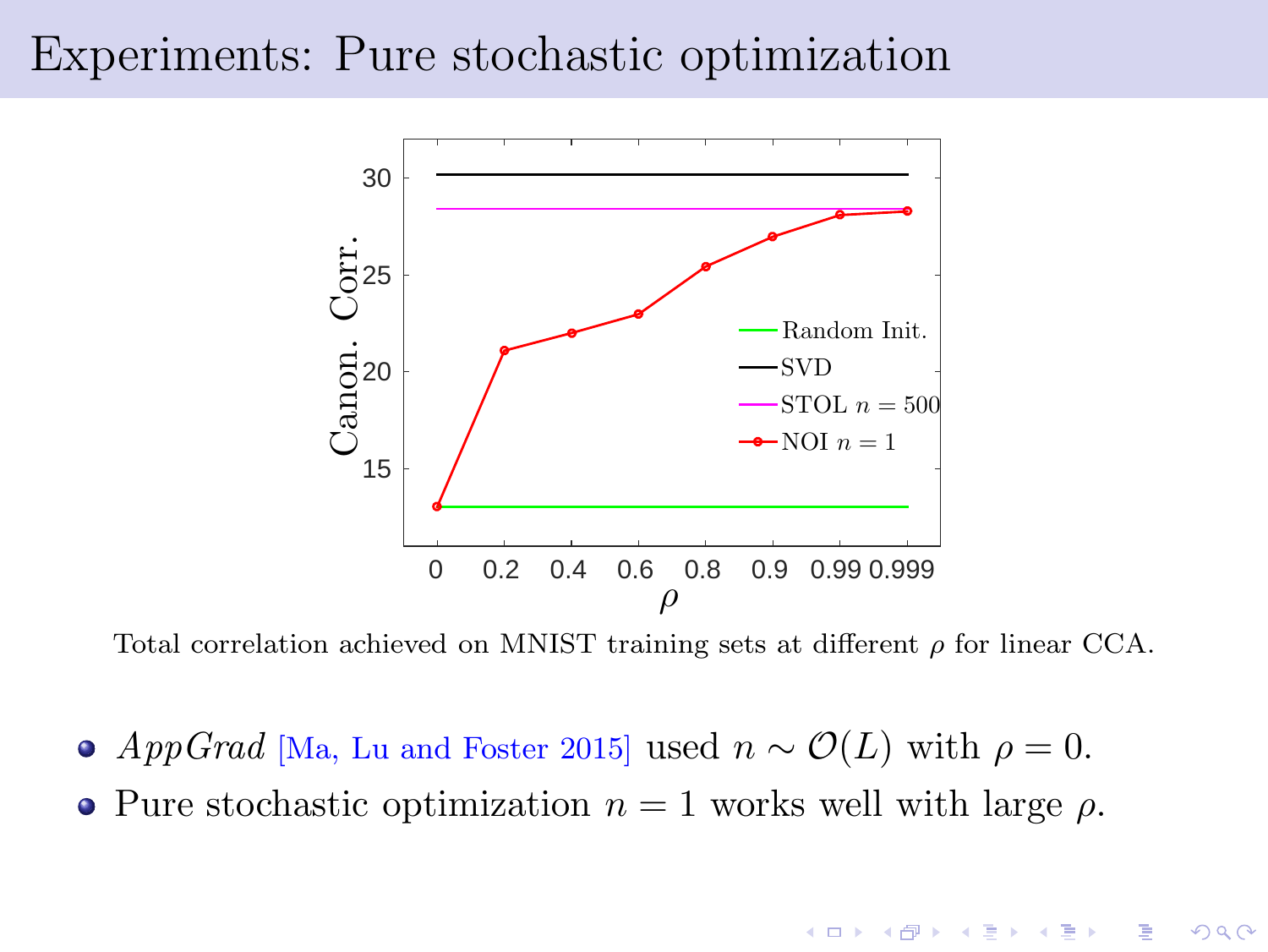## Conclusions

- We have developed NOI for training deep CCA with small minibatches, alleviating the memory cost.
- NOI performs competitively to previous batch and stochastic optimizers.

K ロ ▶ K 레 ≯ K X B → K 코 ≯ L → D Q Q Q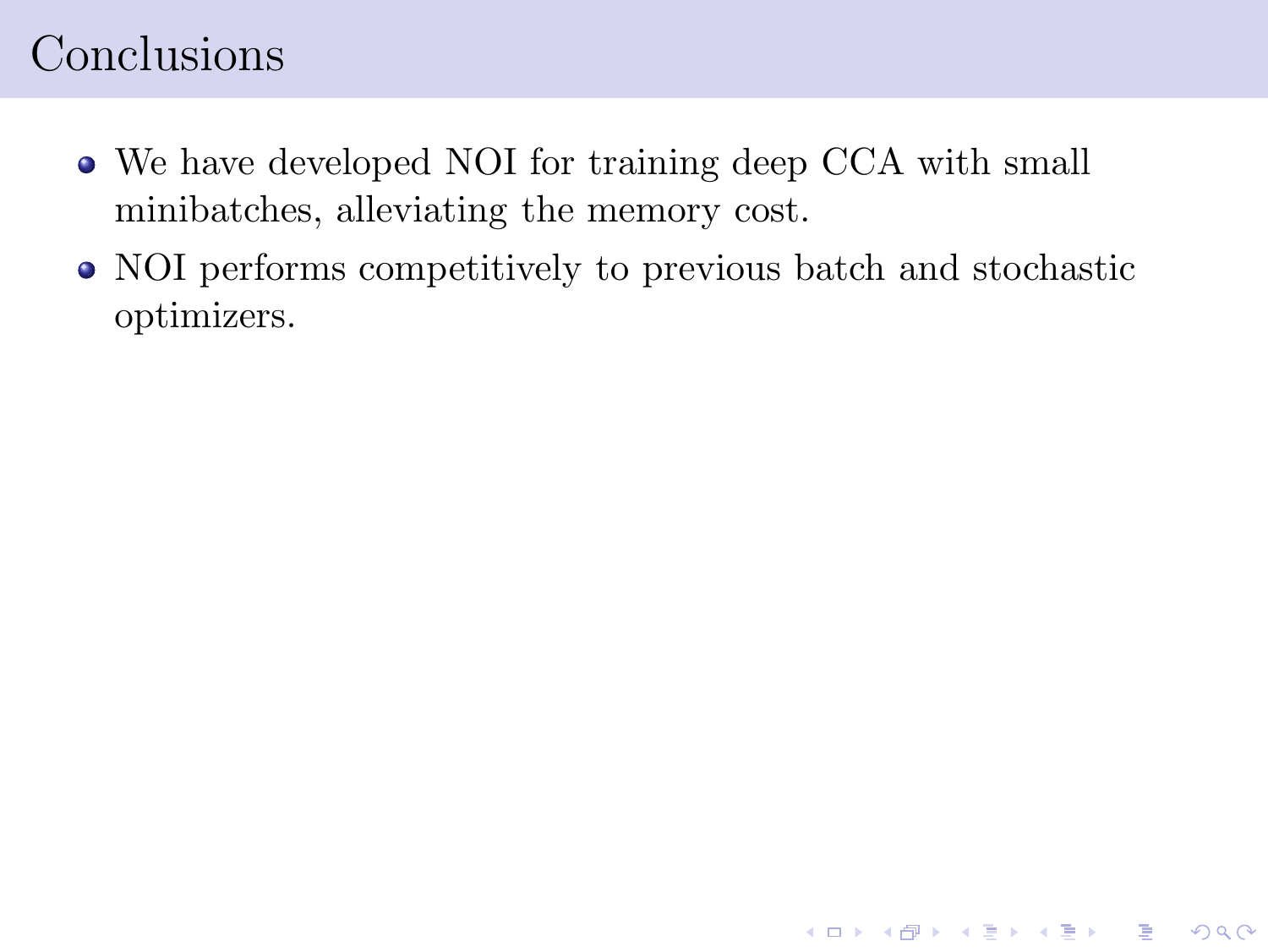## Conclusions

- We have developed NOI for training deep CCA with small minibatches, alleviating the memory cost.
- NOI performs competitively to previous batch and stochastic optimizers.
- Future directions:
	- Gradients of nonlinear least squares problems in NOI are not unbiased estimate of gradient of deep CCA objective.
	- Need to better understand the convergence properties of NOI.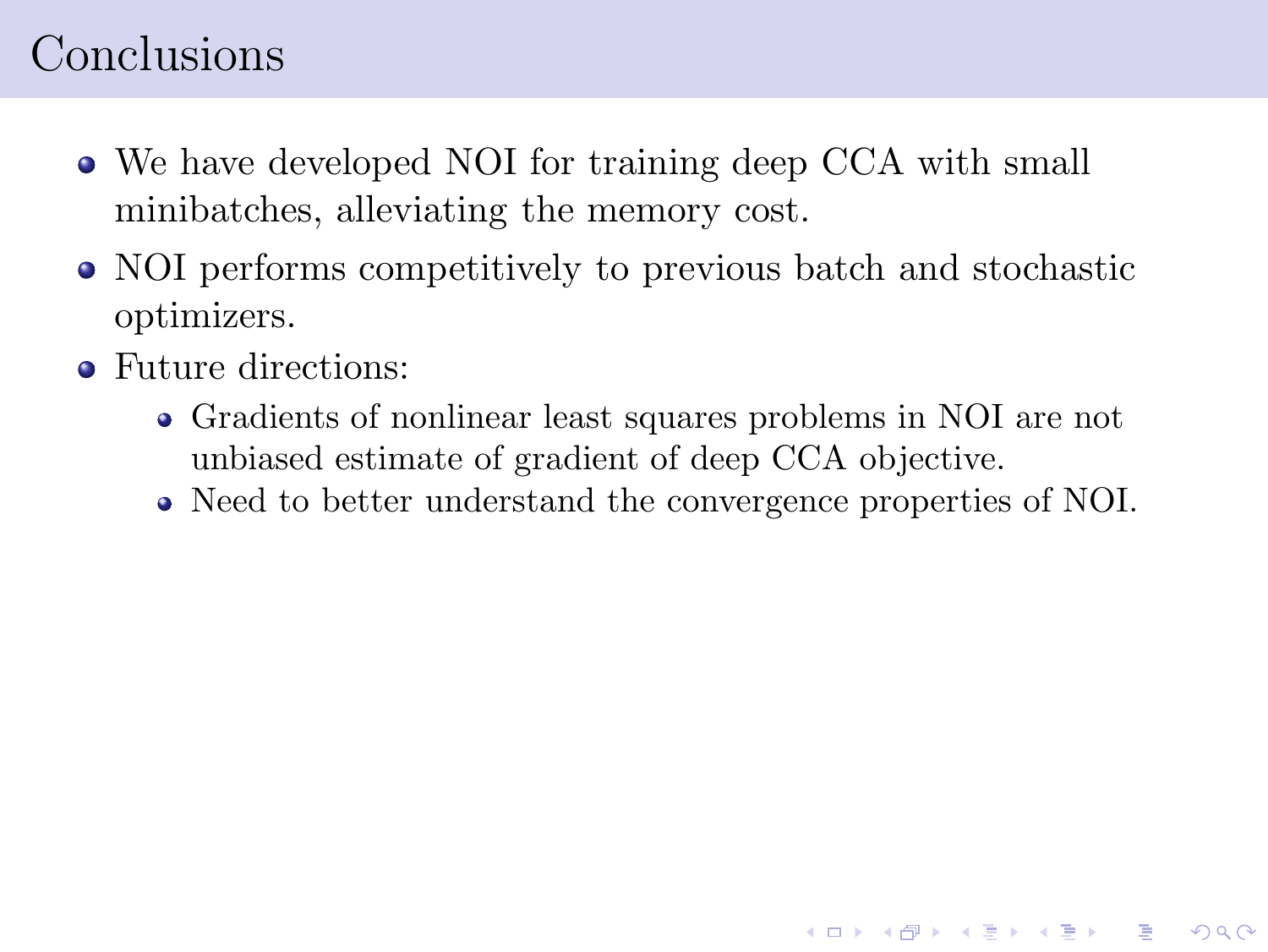#### Conclusions

- We have developed NOI for training deep CCA with small minibatches, alleviating the memory cost.
- NOI performs competitively to previous batch and stochastic optimizers.
- Future directions:
	- Gradients of nonlinear least squares problems in NOI are not unbiased estimate of gradient of deep CCA objective.
	- Need to better understand the convergence properties of NOI.

# Thank you!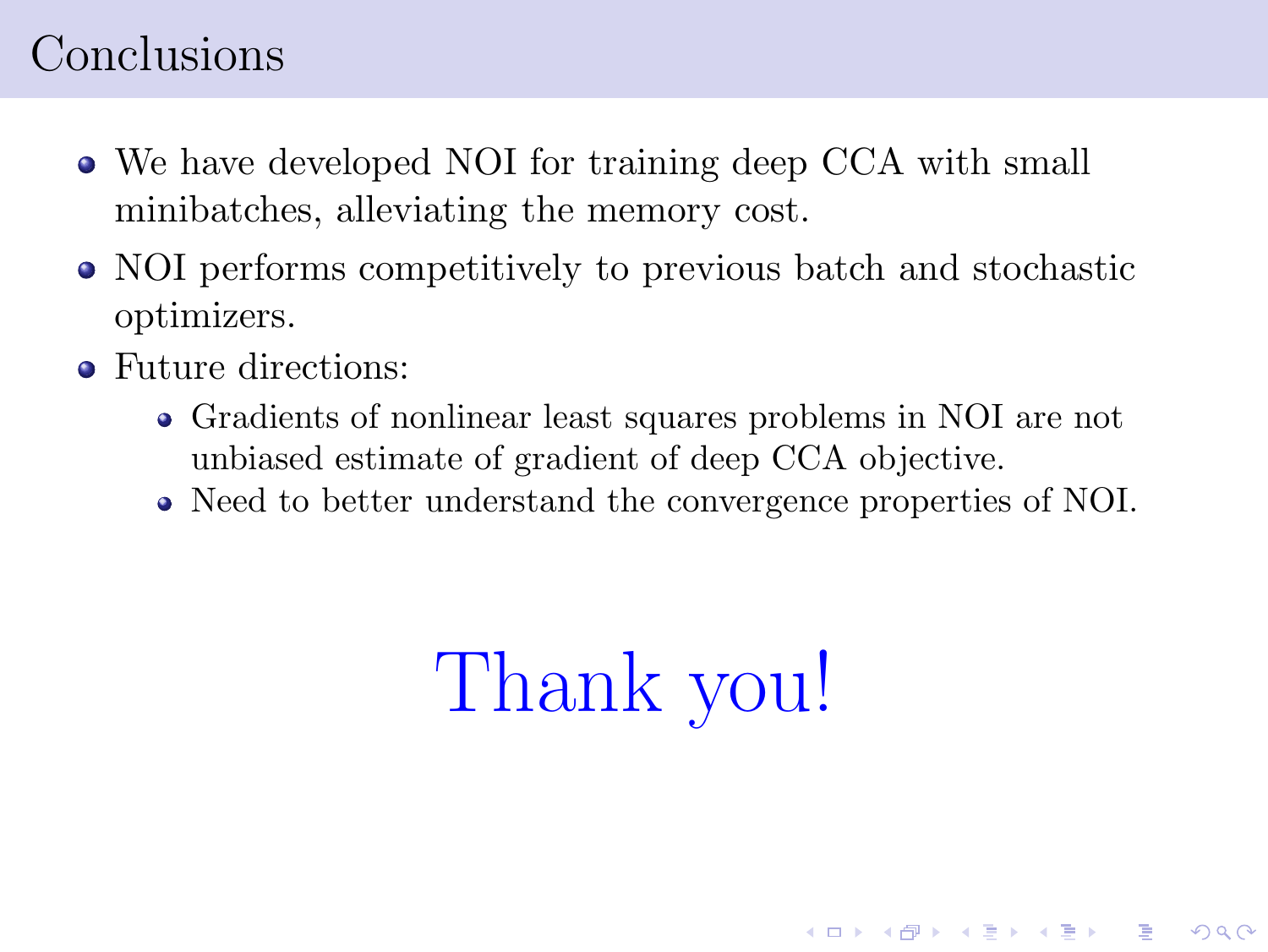## Bibliography I

- Shotaro Akaho. A kernel method for canonical correlation analysis. In Proceedings of the International Meeting of the Psychometric Society (IMPS2001), Osaka, Japan, 2001. Springer-Verlag.
- Galen Andrew, Raman Arora, Jeff Bilmes, and Karen Livescu. Deep canonical correlation analysis. In Sanjoy Dasgupta and David McAllester, editors, Proc. of the 30th Int. Conf. *Machine Learning (ICML 2013)*, pages  $1247-1255$ , Atlanta, GA, June 16–21 2013.
- Raman Arora, Andy Cotter, Karen Livescu, and Nati Srebro. Stochastic optimization for PCA and PLS. In 50th Annual Allerton Conference on Communication, Control, and Computing, pages 861–868, Montcello, IL, October 1–5 2012.
- Francis R. Bach and Michael I. Jordan. Kernel independent component analysis. Journal of Machine Learning Research, 3:1–48, July 2002.
- Gene H. Golub and Hongyuan Zha. Linear Algebra for Signal Processing, volume 69 of The IMA Volumes in Mathematics and its Applications, chapter The Canonical Correlations of Matrix Pairs and their Numerical Computation, pages 27–49. Springer-Verlag, 1995.
- Harold Hotelling. Relations between two sets of variates. Biometrika, 28(3/4):321–377, December 1936.
- P. L. Lai and C. Fyfe. Kernel and nonlinear canonical correlation analysis. Int. J. Neural Syst., 10(5):365–377, October 2000.

**A DIA K B A B A B A B A A DIA K B A A Q A**